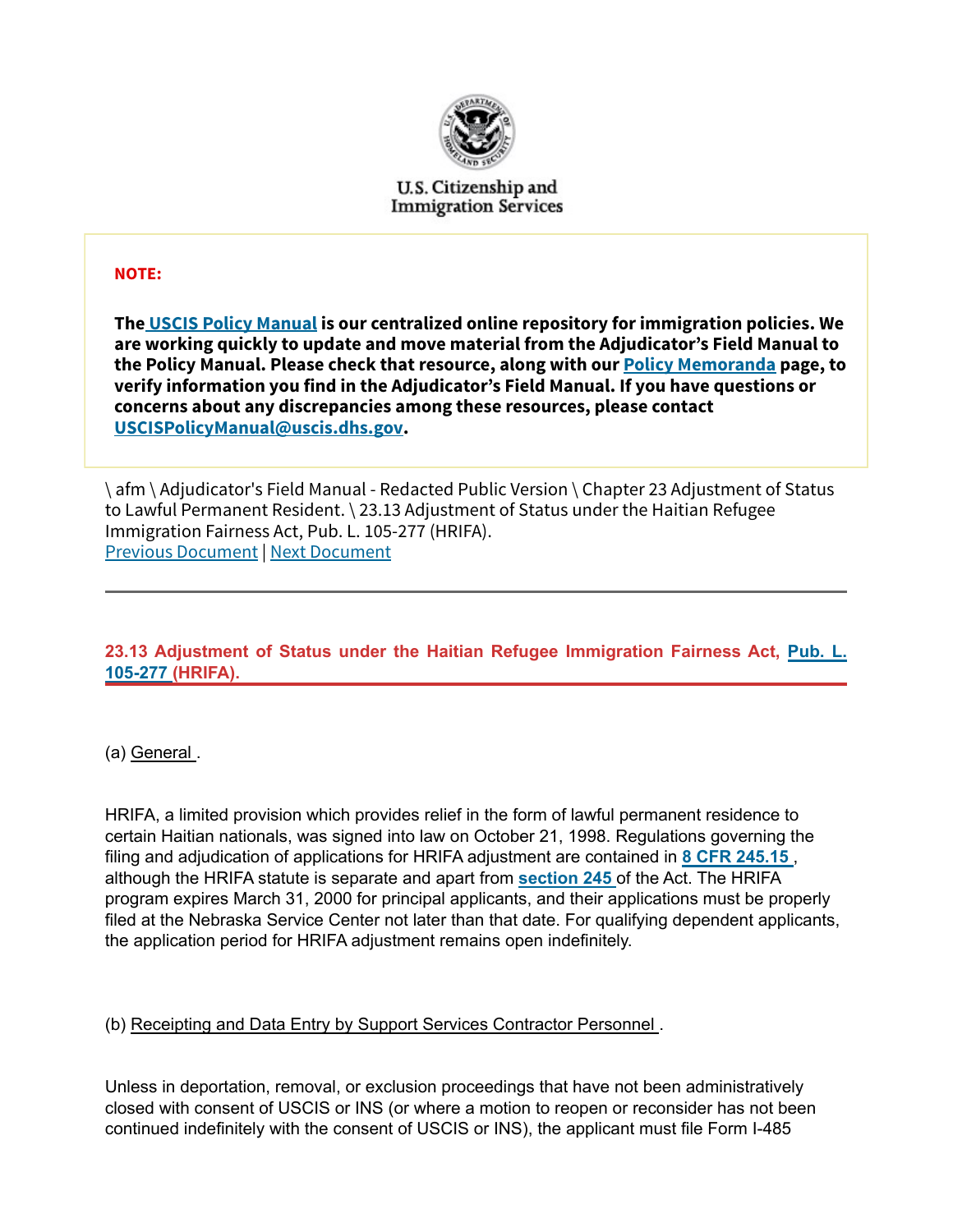(revised 9/9/92) with the Nebraska Service Center, in accordance with the instructions contained on that form as modified by Form I-485 Supplement C. (An alien who is in proceedings should file the application with the immigration judge having jurisdiction over his or her case.) A separate I-485 application, including the fee specified in 8 CFR 103.7, is required for each applicant and dependent.

The support services contractor receiving the mail date stamps the application immediately upon receipt, assures the application has the correct fee and that it has been signed by the applicant. The contractor records the fee, endorses and forwards the check (or other payment vehicle) to the fee account, and places each new application in a bar-coded receipt file for delivery to the next stage of the process. Once this step has been completed, the application has been received and can no longer be rejected without going through the process of refunding the fee.

To the extent possible, the contractor should bundle applications submitted by family groups to facilitate later processing.

The contractor completes data entry into CLAIMS, scans the photograph and signature for later card production, preparation of Form I-181 , and for other CLAIMS notices and reports. The CLAIMS system will automatically generate a notice to the applicant advising him or her of location of the ASC where he/she should report for fingerprinting, and when.

Finally, as part of the data entry process for HRIFA cases (and unlike the data entry process for most other applications), the contractor must enter the classification code under which the applicant is seeking adjustment of status. This additional requirement is the result of the statutory mandate contained in HRIFA that the Comptroller General of the United States (i.e., the GAO) report to Congress on a semi-annual basis regarding the number of HRIFA cases received and the number of HRIFA cases completed . The statute goes on to require that the report include a breakdown specifying the number of applicants by their basis of eligibility. In order for the GAO to meet this statutory mandate, the CLAIMS system must be able to generate accurate reports containing such specificity.

## (c) Preliminary Screening by USCIS Support Personnel .

(1) Processing Actions .

Preliminary review of the application is performed by USCIS personnel after the initial receipting process is complete. The preliminary review ensures that all relevant questions on the form have been completed, that necessary supporting documents are attached, and that the case is ready for adjudication. If the application is lacking relevant answers or documents, these must be requested from the applicant through the I-797 procedure once the application has been receipted. If such deficiencies can be id entified prior to fee acceptance, a "rejection" notice may be used, rather than a request for additional information. The preliminary reviewer may annotate the application with information important to the adjudicator, taking care to always identify such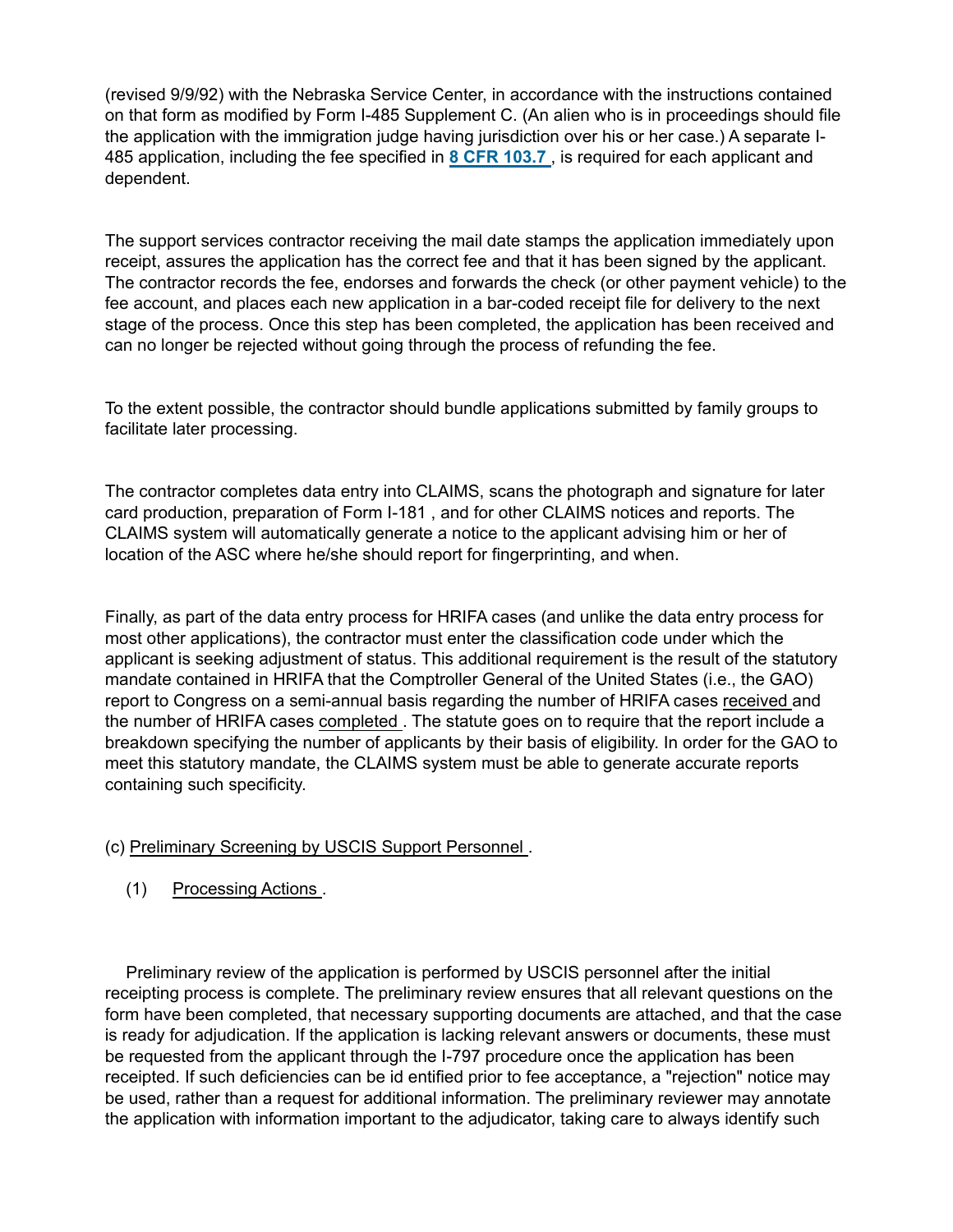notations as the work of the preliminary reviewer. Follow the steps listed below in items (A) through (Q).

(A) Ensure that the application is being submitted under the provisions of HRIFA.

Block "h" should be checked and endorsed with one of the following classifications, as specified in the instructions:

- · HRIFA principal asylum applicant
- · HRIFA principal parolee
- · HRIFA principal child without parents
- · HRIFA principal orphaned child
- · HRIFA principal abandoned child
- · HRIFA dependent spouse
- · HRIFA dependent child under 21 years old
- · HRIFA dependent unmarried son or daughter

An application from a "HRIFA principal" must be received prior to April 1, 2000. (Remember that there is no filing deadline for a HRIFA dependent.)

(B) Verify the applicant's nationality .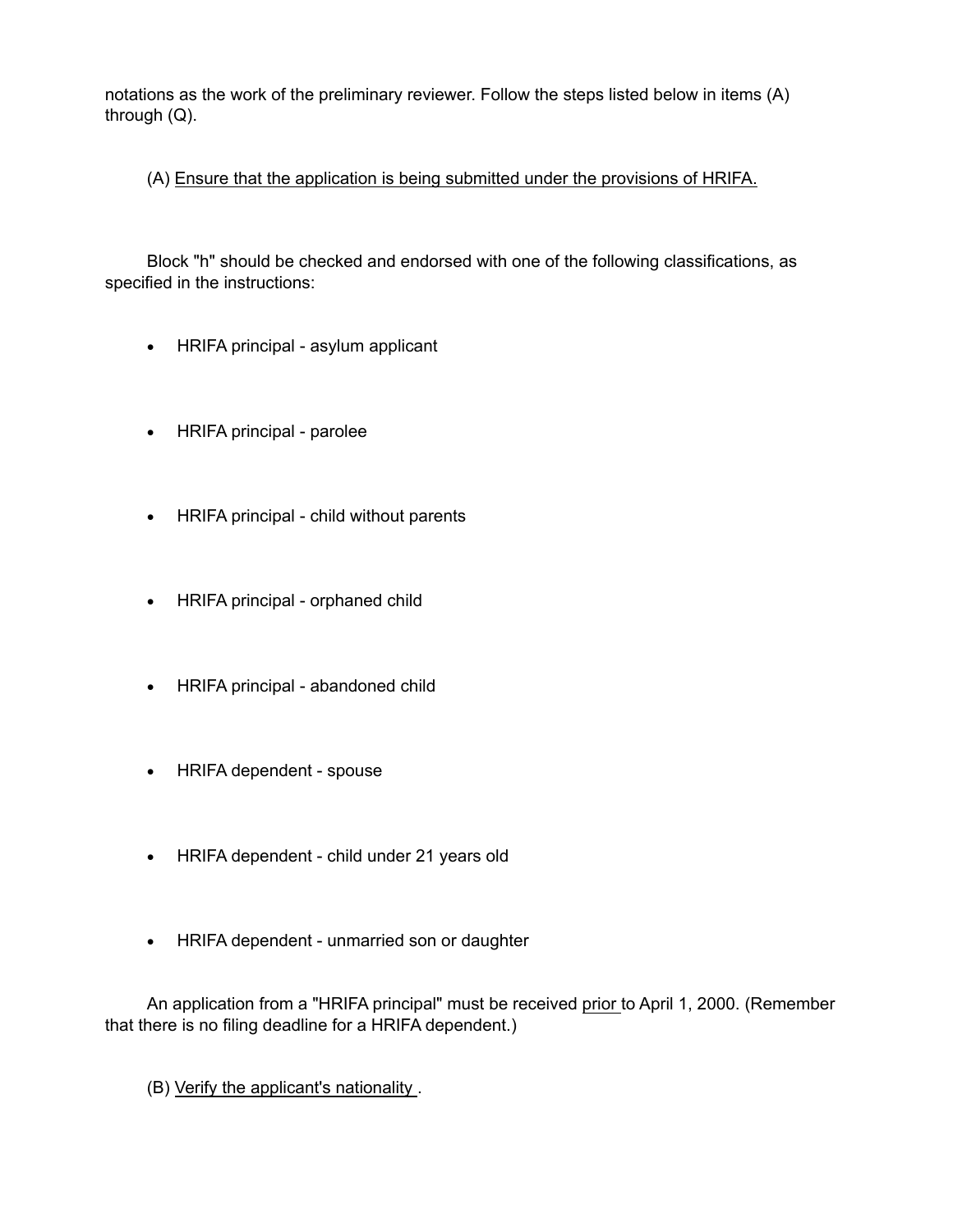Except as noted below, each HRIFA applicant, including any dependent applicant , must submit evidence of Haitian nationality. Ordinarily this will be in the form of a birth certificate; however, someone may submit other documentation, such as a baptismal certificate or a copy of his or her passport. It is also possible that an applicant who was not born in Haiti derived or acquired such nationality, and may submit evidence of such.

#### Note

In many cases, the applicant's birth record may be unavailable, especially considering the short time period during which a principal applicant may file an application. Accordingly, if the applicant is applying as either an alien who applied for asylum prior to December 31, 1995, or as a parolee prior to December 31, 1995, and the record created at that time shows that the alien indicated Haitian nationality, the birth record requirement may be waived by the adjudicating officer during the interview. In such cases, annotate the applicant's file to indicate that the birth record was not submitted and that the issue of nationality must be determin ed by the interviewing officer.

(C) Examine Form I-485 for completeness.

Local police clearances and ADIT-style photographs are required. However, if the applicant attempted to obtain local police clearances, but was unable to do so because of State or local policies, he/she may submit evidence of such in lieu of the local police clearances. The director of the NSC has the authority to waive the local police clearances requirement where the applicant is able to establish that he/she made a good faith effort to obtain them.

(D) Ensure that clearances have been initiated by contractor personnel.

(E) Check for a completed medical examination record, Form I-693, endorsed by a USCISapproved physician and that all vaccination requirements have been met.

(F) Ensure that the applicant has submitted evidence regarding the physical presence requirements of HRIFA. A principal alien must submit evidence that he or she:

· was present in the U.S. on December 31, 1995; and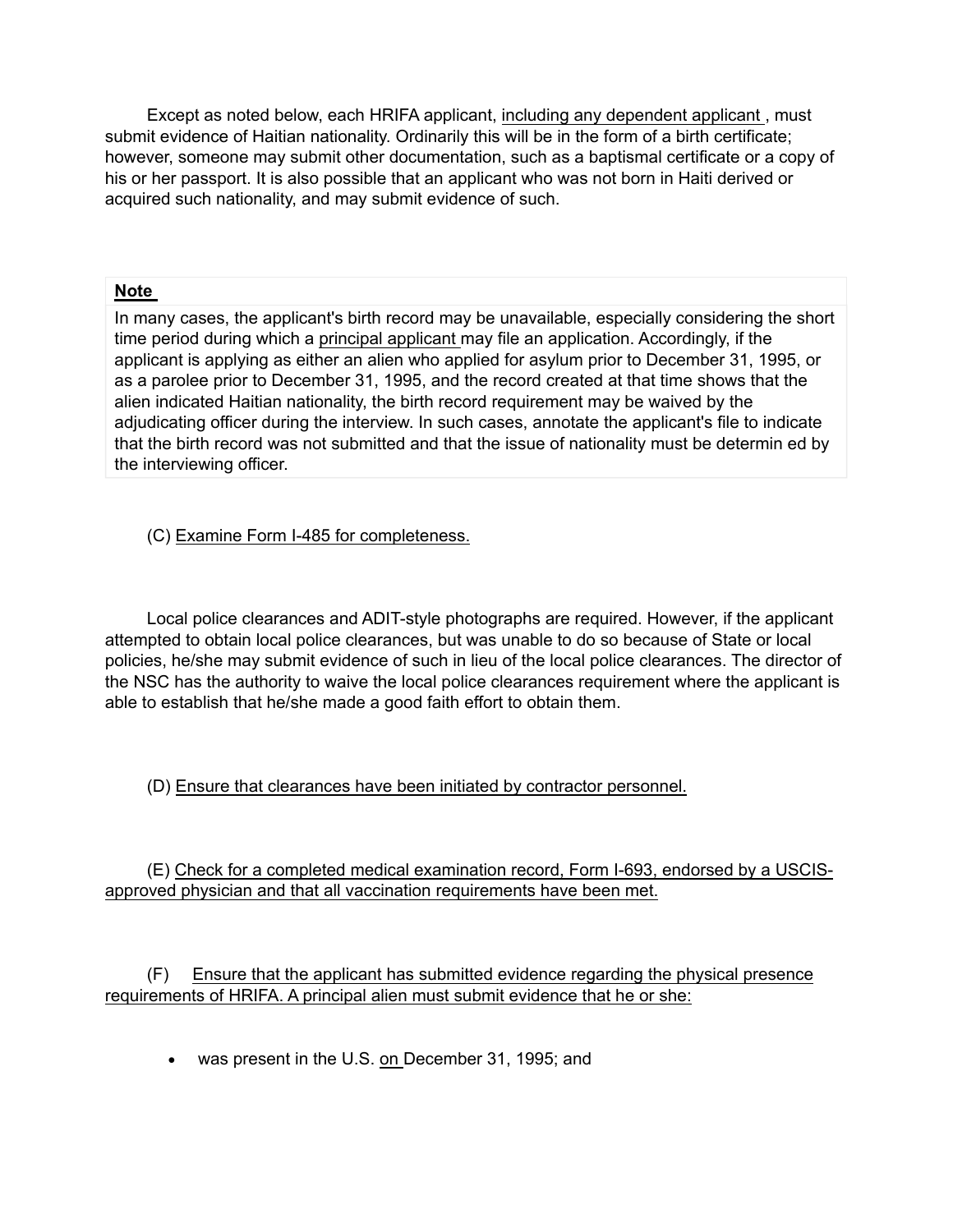• maintained continuing physical presence through the date the adjustment application is filed (not counting absences totaling 180 days or less);

· and that he or she falls within one of the five eligible classes . A separate statement is required explaining the duration and purpose of every absence since the last arrival on or before December 31, 1995.

(G) Evidence of presence in the U.S.

On December 31, 1995 may consist of the following types of documentation:

- · Copy of Form I-94 , issued upon arrival on or prior to 12/31/95;
- · Copy of Form I-122 issued on or prior to 12/31/95;
- · Copy of Form I-221 issued on or prior to 12/31/95;

· Evidence of an application for any other benefit under the INA : Copy of a filing receipt or other official correspondence establishing submission of any application by or on behalf of the applicant on or prior to 12/31/95, which establishes the applicant's presence in the U.S. on 12/31/95;

· Other official evidence : Other documentation issued by, or filed with, a Federal, State, or local authority which shows that the applicant was present in the U.S. on 12/31/95. Such documents must bear the official seal of the issuing authority (if normally present), be dated at the time of issuance or filing, and be dated not later than 12/31/95. Included in this group are items such as: motor vehicle record; driver's license or ID card; public hospital record; public school record; and income tax records;

· Certain school records : For persons applying as children as described in section 902(b)(1)(C) of HRIFA, records of the private or religious school which the applicant attended, provided that the private or religious school was registered, approved, or licensed by the appropriate State or local authorities, was accredited by the appropriate State or local accrediting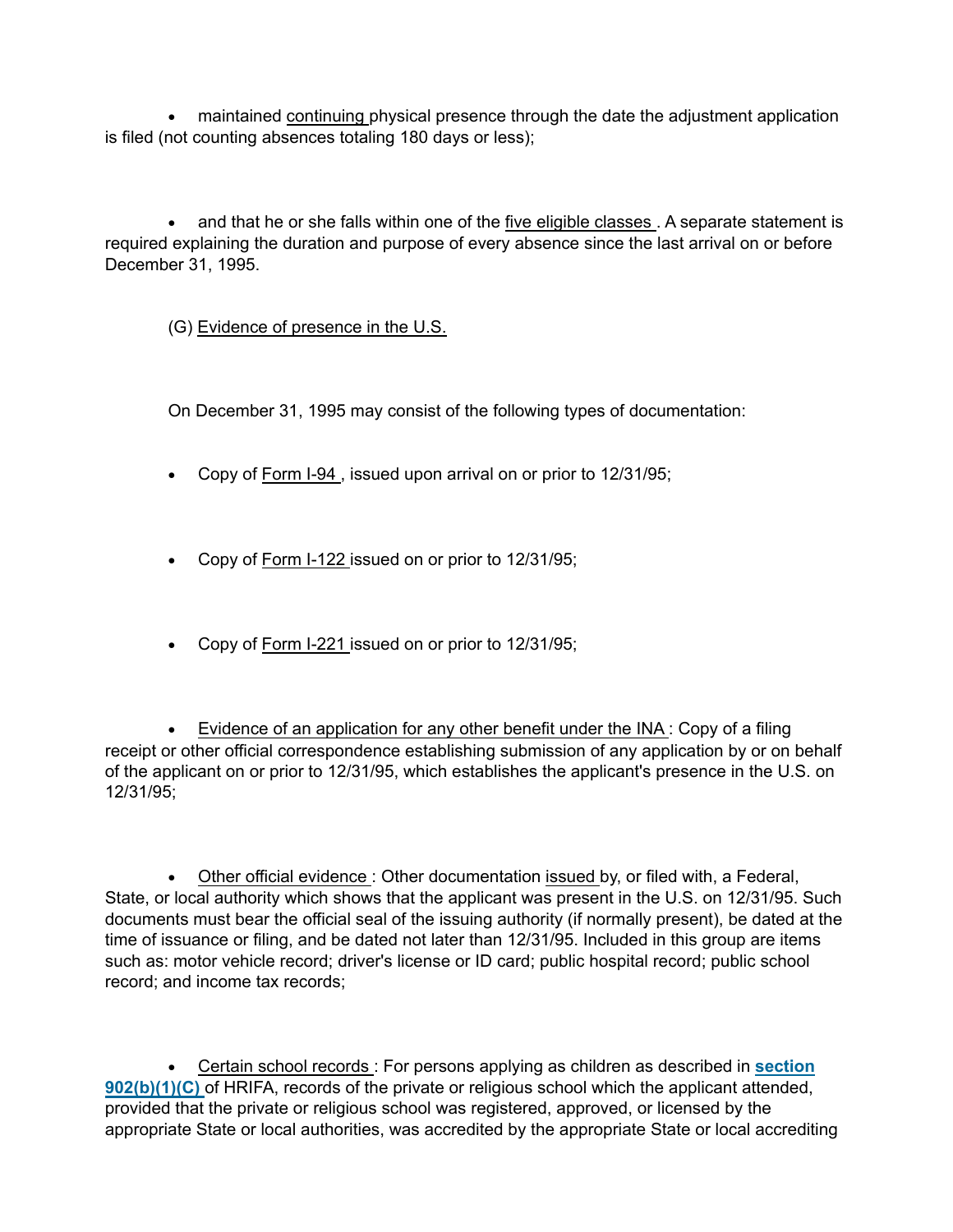body or private school association, or maintains enrollment records in accordance with State or local requirements or standards. If the adjudicating officer has doubts whether the private or religious school meets these standards, he o r she should consult with the district's student school officer of the Office of Non-Public Education, U.S. Department of Education by telephone at 202- 401-1365/0375 or by fax at 202-401-1368.

#### Note

Such evidence may relate to presence in the United States on a date prior to the "magic" date of December 31, 1995. Since people may not be able to document where they were on a particular date the regulations allow an applicant to submit evidence of presence in the United States on a date prior to December 31, 1995, so long as the adjudicating officer is satisfied that the alien did not leave the country between that prior date and December 31, 1995. The amount of material needed to satisfy the adjudicat ing officer will vary from case to case. In many, if not most, situations, the officer should be satisfied with the applicant's oral or written claim that he or she did not depart the United States between the two dates, especially if the gap between them is rather small. On the other hand, if there is some indication that the alien may have left the country, or if the gap between the dates is especially large, the officer can require additional evidence. In deciding whether to ask for additional evidenc e, the officer may be guided by logic and common sense, as much as by documentation. Furthermore, experience has shown that Haitians who arrived in the United States during the 1990's and fall within the categories specified in item I below rarely, if ever, departed from the United States. Generally speaking, an applicant's verbal or written statement that he or she had not departed since arrival, coupled with the absence of any record of departure, may be accepted at face value.

(H) Requirements for submission of evidence of continuing physical presence are more flexible.

These may consist of either governmental or non-governmental documentation, including lease agreements, copies of tax returns, regular bills showing account activity and the applicant's mailing address, canceled checks or bank records, employment records, etc. While there is no specific requirement establishing a number of documents which must be submitted (i.e., it is not necessary to submit a utility bill for every month since entry), ideally, documents will not leave unaccounted periods of more than 90 days. Furthermore, once an applicant has established the existence of an ongoing family unit, documentation pertaining to one family member may also be used by other members of that family unit to establish continuity of presence. For example, a parent may use a grade school report card issued to his or her child. The credibility and volume of these documents will heavily influence the decision on whether or not an interview will be required. Affidavits executed after the fact attesting to the presence of an applicant are not acceptable. However, it may be necessary to use affidavits to clarify discrepancies such as employment under an assumed name, etc.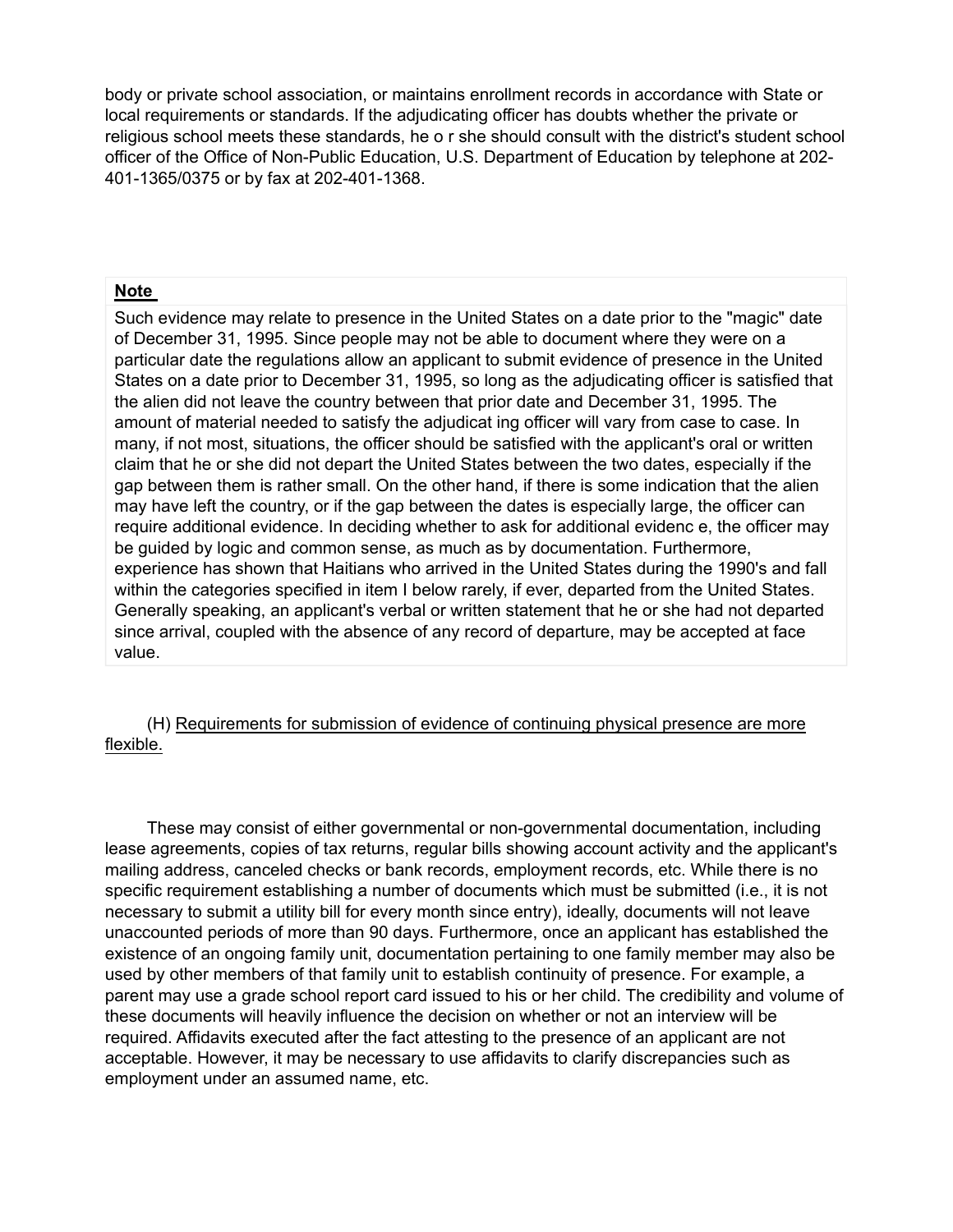Note

See the discussion in item (G) regarding acceptance of verbal or written statements of nondeparture at face value.

(I) Along with the physical presence requirements above, a principal applicant must submit evidence to show that he or she falls within one of the five eligible classes below:

· Haitians who filed for asylum before December 31, 1995;

· Haitians who were paroled into the United States prior to December 31, 1995, after having been identified as having a credible fear of persecution, or paroled for emergent reasons or reasons deemed strictly in the public interest;

· Haitian children who arrived in the U.S. without parents and have remained without parents in the U.S. since arrival;

· Haitian children who became orphaned subsequent to arrival in the U.S.; and

· Haitian children who were abandoned by their parents or guardians prior to April 1, 1998, and have remained abandoned since.

For the last three of these classes, the applicant must have been a child at the time of arrival in the U.S. and on December 31, 1995, but not necessarily at the time of his or her adjustment of status. In other words, someone who turned 21 and/or married on or after January 1, 1996, could still adjust status under the provisions of HRIFA as a child. Furthermore, any otherwise-eligible Haitian dependents acquired through a marriage occurring on or after January 1, 1996, could apply for adjustment under the provisions of HRIFA section 902(d) relating to dependents.

(J) If an applicant is unable to produce an INS or USCIS-issued document, but claims that such a document exists, records must be checked to verify the claim .

If the claim is verified, attach a printout or other evidence from the record. If the claim cannot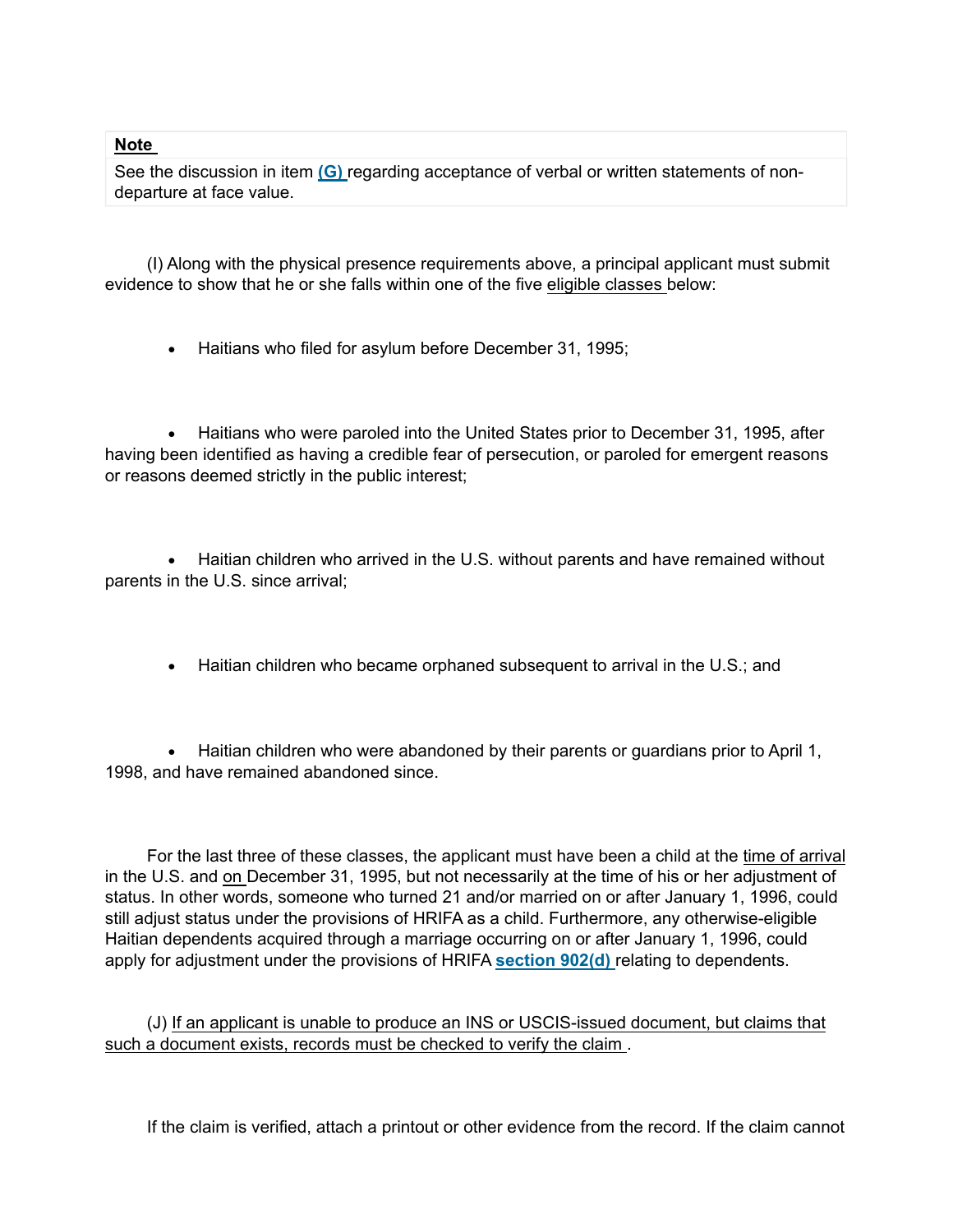be verified, annotate the application: "Unable to verify through USCIS records", adding your initials and the date.

(K) If the applicant states he or she is inadmissible to the United States, check to see that he or she filed a waiver application, the fee was paid, and that the application was properly completed .

Applicants who are inadmissible (except under sections 212(a)(4), (5), (6)(A), (7)(A) and (9)(B) , which are inapplicable) may concurrently submit an application for any waiver for which they claim eligibility.

(L) Check for evidence of eligibility as a dependent, if the alien is applying as such :

· Evidence of Haitian nationality ;

· Evidence of relationship . A HRIFA dependent must submit evidence of the existence of the claimed relationship at the time of the principal beneficiary's adjustment of status, and that such relationship continued to exist at least through the time that the dependent is granted adjustment. Such evidence is the same as would be required for an I-130 petition (i.e., marriage certificate and evidence of termination of any prior marriages for a spouse, birth certificate for a child, etc);

· Evidence of presence, if applying as an unmarried son or daughter . The unmarried son or daughter of a HRIFA applicant must show evidence of continuous physical presence in the U.S. since December 31, 1995, as well as information regarding subsequent absences. A dependent son or daughter must also submit a statement regarding any and all absences since December 31, 1995, and provide evidence to document his or her continuous presence. For documentary requirements for proving continuity of presence, refer to the discussion pertaining to principal applicants above.

## Note

A spouse or child must be physically present in the U.S. in order to apply, but need not have been present on December 31, 1995, or during any particular period since that date, and need not submit a statement regarding subsequent absences or continuing presence. Furthermore, see the discussion in item (G) regarding acceptance of verbal or written statements of nondeparture at face value.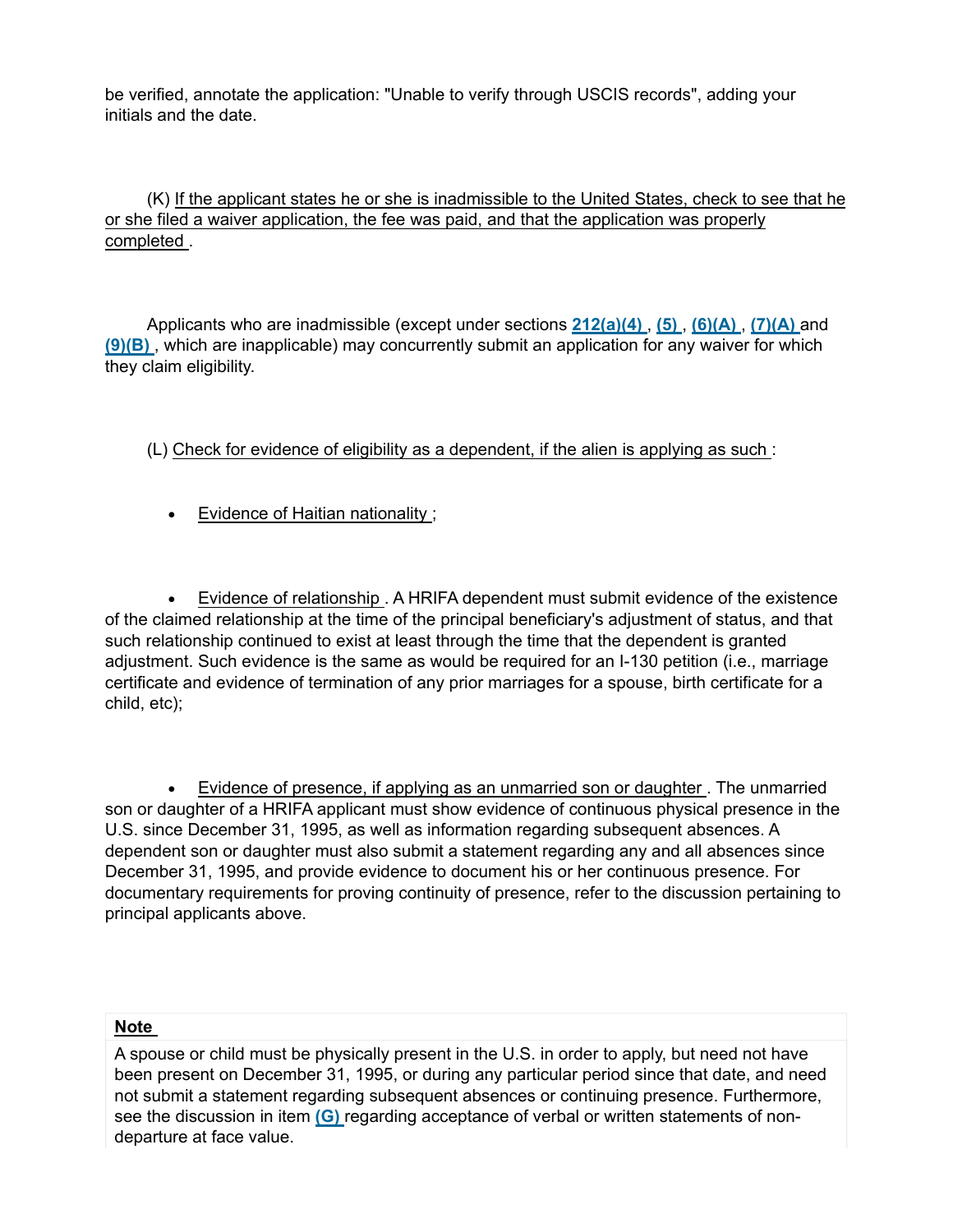(M) Check for a Form I-94, either original or a copy, which must be submitted if the applicant claims a lawful entry .

However, the lack of such entry (or of the Form I-94 , if the alien claims it was lost) does not affect the alien's eligibility for adjustment under HRIFA.

(N) Check to see that the alien has attached a statement regarding his or absences from the United States since December 31, 1995 .

This statement is in addition to the evidence of continuity of presence discussed above.

## (O) Determine if a there are one or more existing "A" files relating to the applicant .

Files must immediately be requested. If no file exists, one must be created. Create a temporary file if an existing "A" file is located in another office. It is critical that any and all existing files be identified and obtained prior to adjudication. Review supporting documents closely to determine existing file number(s).

(P) If the application is to be adjudicated by an NSC adjudicator, place the case on hold pending the results of the records checks and fingerprint clearance .

Once the checks have been completed, remove the hold and route the file to the adjudicator.

(Q) If the application is being routed to a local office for interview and adjudication :

· At NSC, update CLAIMS and transfer the file to the appropriate local office. CLAIMS will generate a notice to the applicant advising him/her that the application has been transferred and update USCIS.

· At the local office, shelve the file by receipt date until the records check and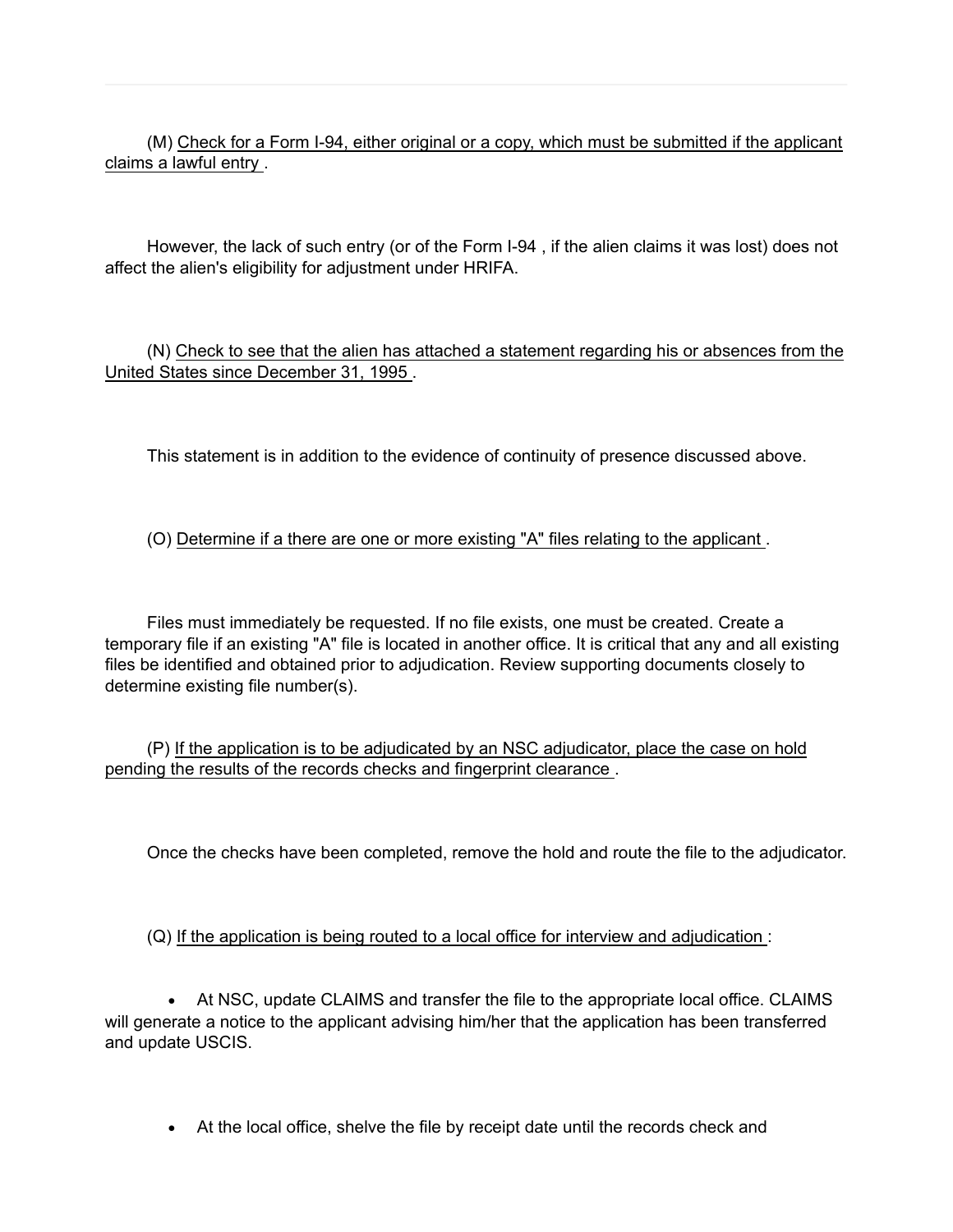fingerprint clearances are complete. At that point, schedule the case for the next available interview time and reshelve the case according to the interview date. (However, see the discussion below regarding employment authorization.)

## (2) Screening Notes .

(A) Examining Documentation Establishing Physical Presence in the U.S. and Continuous Physical Presence .

Each of the forms of documentation of presence in the U.S. on or before December 31, 1995, listed above must establish that the relating event or action occurred on or prior to December 31, 1995, not simply claim that the alien was present prior to that date. For example, if presence is documented by the filing of an asylum application, the application itself must have been submitted on or before December 31, 1995. A mere statement in a later application claiming entry prior to that date is insufficient. If Social Security earnings statements are used, those must reflect earnings beginning on or before December 31, 1995. Secondary evidence, such as affidavits s hould normally not be submitted or accepted unless such claims can be verified in INS records. Where the documentation cannot be verified by INS records or differs from information contained in INS records, the file should be so noted. Evidence of entry on or before December 31, 1995 which is not verifiable from INS records shall be regarded as fraud-prone. All such cases (including all cases supported by Social Security records and all cases supported by documents issued by other (non-USCIS) Federal, State or local agencies) must be referred for a personal interview.

Documentation of continuous physical presence may be considered less restrictively. In general, reliable, government-issued documents which strongly support a claim of continuous physical presence for the required period should be accepted without official verification. Other, less reliable documents, such as documents supported by affidavits purporting to explain a falsely assumed identity, should be routinely or at least randomly verified and the case referred for interview. Where the file or other inf ormation casts doubt on the continuing physical presence since entry, this should be so noted and the case referred for a personal interview.

(B) Secondary Evidence .

Other than as discussed in paragraph  $(A)$ , an alien may submit secondary evidence in support of the application, if the alien establishes that the primary evidence is unavailable. For example, a baptismal record may be submitted for a birth certificate which cannot be obtained due to destruction of the records by fire or warfare. (See also the note to item (1)(B) regarding evidence of nationality already on file.)

(C) Dependents .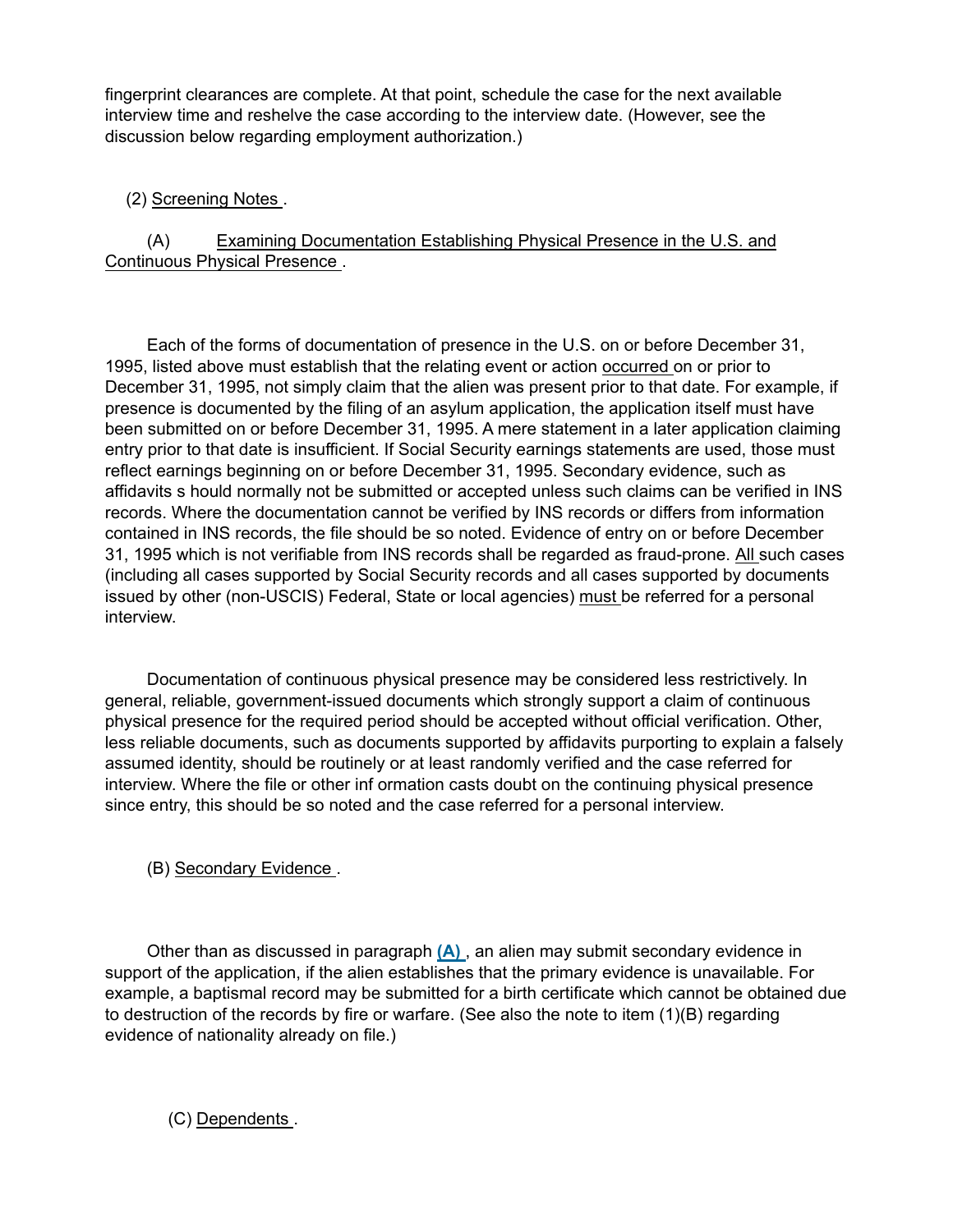It is important to note that the statute provides for two distinct classes of dependents:

- · Spouses and children under age 21, and
- · Unmarried sons and daughters who are 21 years of age or older.

All dependents must be Haitian nationals . All dependents must provide evidence of the claimed relationship, in the same manner required for a visa petition or any other adjustment. The spouse or child (under 21) of a HRIFA principal is not required to have been present on or since December 31, 1995, but must demonstrate that the qualifying relationship existed when the principal's application was approved , and continues to exist through the time the dependent's application is approved. The unmarried son or daughter (21 and older) must demonstrate physical presence since December 31, 1995, but not necessarily on that date. Claims of dependent eligibility are more likely to be supported by documents issued by authorities other than USCIS. If a principal applicant's supporting documents are supported by INS records, but the dependents are supported by other sources, the adjudicating officer need not refer the case for interview, but may do so if there is any suspicion regarding the documentation submitted. For example, if a dependent claims to have been present in the United States at a time when the principal's previous asylum application shows that dependent was still residing in Haiti, the file should be so noted and the case referred for an interview at a local USCIS office. An application by a dependent may be filed concurrently with or subsequent to the principal applicant's but may not be approved until the principal applicant is granted permanent residence.

(D) Inadmissibility .

Several grounds of inadmissibility are inapplicable to HRIFA cases, others may be waived. Those which are statutorily inapplicable include:

- Section  $212(a) (4)$  public charge;
- Section 212(a)(5) labor certification and qualifications for certain immigrants;
- Section 212(a)(6)(A) unlawful entry; 212(a)(7)(A) immigrant visa; and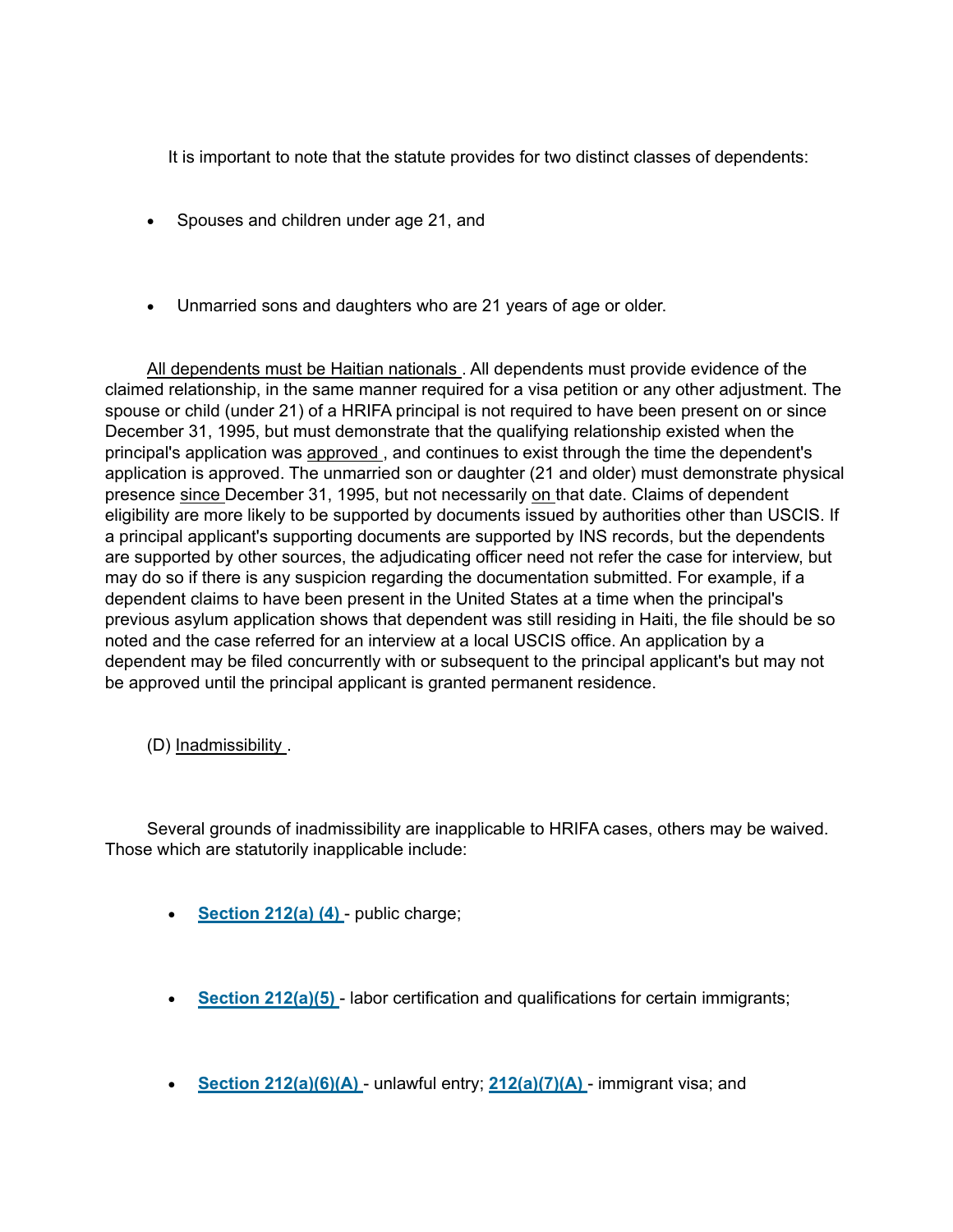• Section  $212(a)(9)(B)$  - 180/365 day unlawful presence.

Waivers of other applicable grounds may be available on a case-by-case basis as otherwise provided in the INA and **8 CFR 212**. If, upon review, it appears the applicant may be inadmissible, the file should be so noted to alert the adjudicator of the possibility.

(d) Adjudication .

## (1) General Processing Actions .

The following actions are required during the adjudicative process:

- (A) Verify that the application was timely filed, if from a principal applicant ,.
- (B) Review any existing file .

This action is mandatory, but may be waived if the electronic record supports the alien's claimed status and the file cannot be retrieved within 90 days. An interview is required when a file cannot be located, even if the electronic record supports the alien's claim. Review the file to determine if there is evidence of the required physical presence. The file may also contain evidence, such as an advance parole document, that the alien has been outside the United States for more than 180 days, or it may contain evidence of inadmissibility on other grounds. One of the more critical items of information which must be obtained from the file is whether the alien is in exclusion, dep ortation or removal proceedings, since this relates directly to the issue of whether USCIS or EOIR has jurisdiction.

(C) Determine jurisdiction .

In the event an adjustment applicant is in exclusion, deportation or removal proceedings that have not been administratively closed, refer the case to the appropriate Immigration Court. EOIR has authority to grant adjustment of status under HRIFA in any case where the alien is in proceedings. USCIS has jurisdiction for HRIFA adjustment over (1) aliens who have not been placed in proceedings and (2) aliens under final orders of exclusion, deportation, or removal who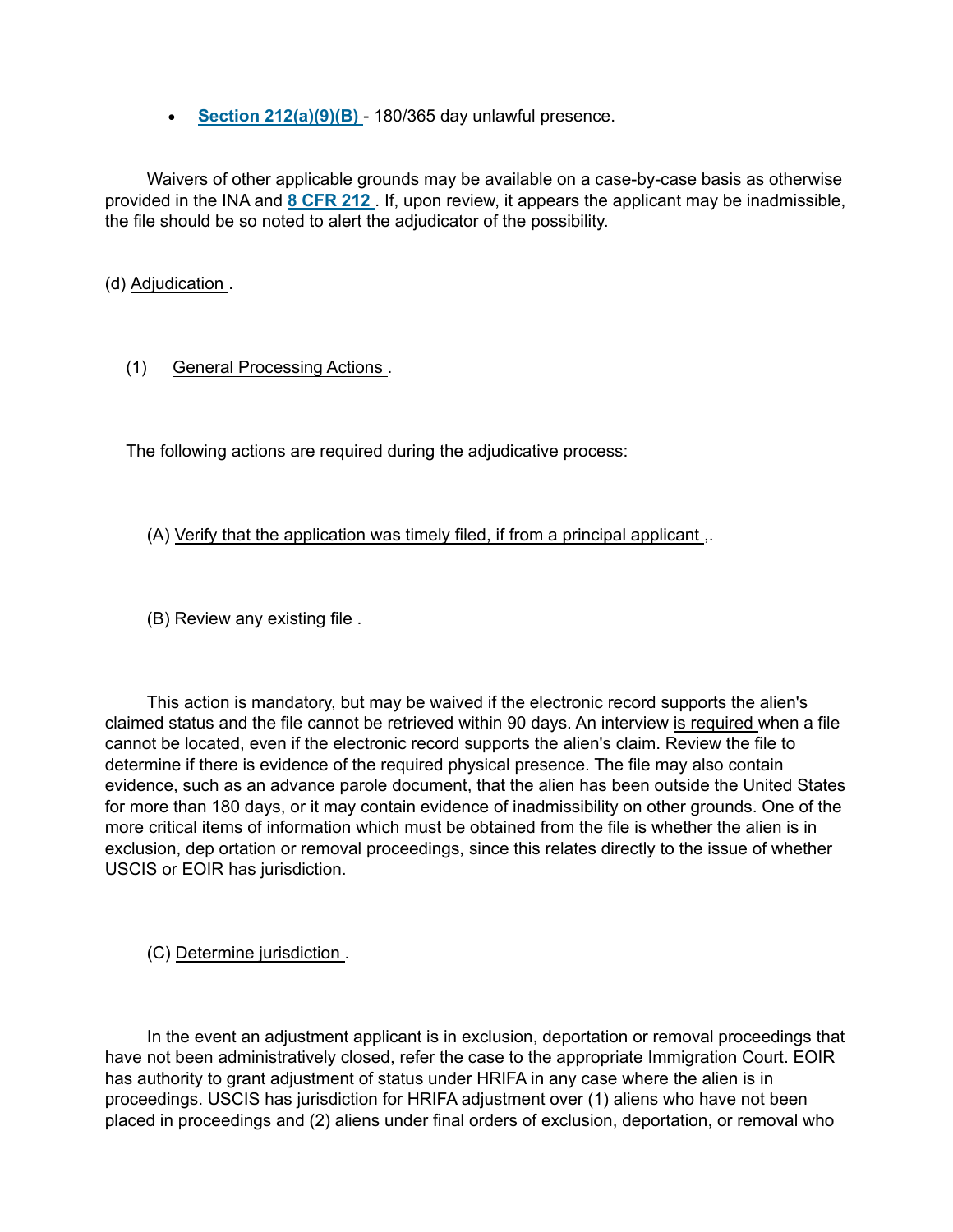had not filed a motion to reopen with EOIR before the date on which the HRIFA regulations were published (05-11-99). USCIS also has jurisdiction over any cases involving aliens whose proceedings have been administratively closed, or in whose case a motion to reopen or reconsider has been continued indefinitely with the consent of the INS or USCIS.

(D) Carefully review supporting documents and statements made on the application for completeness and for any indication the applicant does not meet the requirements of HRIFA regarding physical presence, nationality and admissibility .

Any discrepancy between the applicant's statements and the evidence contained in the file may be resolved during the personal interview at a local office. Remember that (with regard to principal applicants) there are two aspects to the physical presence requirement. The first aspect deals with the physical presence on December 31, 1998, which can only be established through one of the specified forms of documentation listed above in paragraph (c)(1). The other aspect has to do with the continuity of physical presence, which can be established through a wider range of supporting documentation. If there is any doubt about either aspect, such doubt must be resolved during the personal interview. Remember also that in cases where the commencement of presence is supported only by evidence which cannot be verified through the USCIS file (such as a Social Security or other non-USCIS document), an interview is mandatory.

(E) Ensure that background checks have been completed, if the applicant is 14 years of age or older .

If there is a positive response to any background check which indicates possible inadmissibility, refer the case for an interview at the local office. Review local police clearances to ensure the requisite clearance has been submitted for each jurisdiction in the U.S. where the alien has resided for at least six months. In some cases, the alien may have attempted to obtain the required local police clearances, but was unable to do so due to local or State policies prohibiting the issuance of such clearanc es. If the alien submits proof of both his or her attempt to obtain such clearances and of the local or State prohibitions, the Director of the Nebraska Service Center may waive the requirement that local police clearances be submitted.

(F) Ensure fingerprint checks have been properly completed .

If the applicant fails to comply with the instructions for obtaining fingerprints, the application for adjustment of status must be denied for failure to prosecute.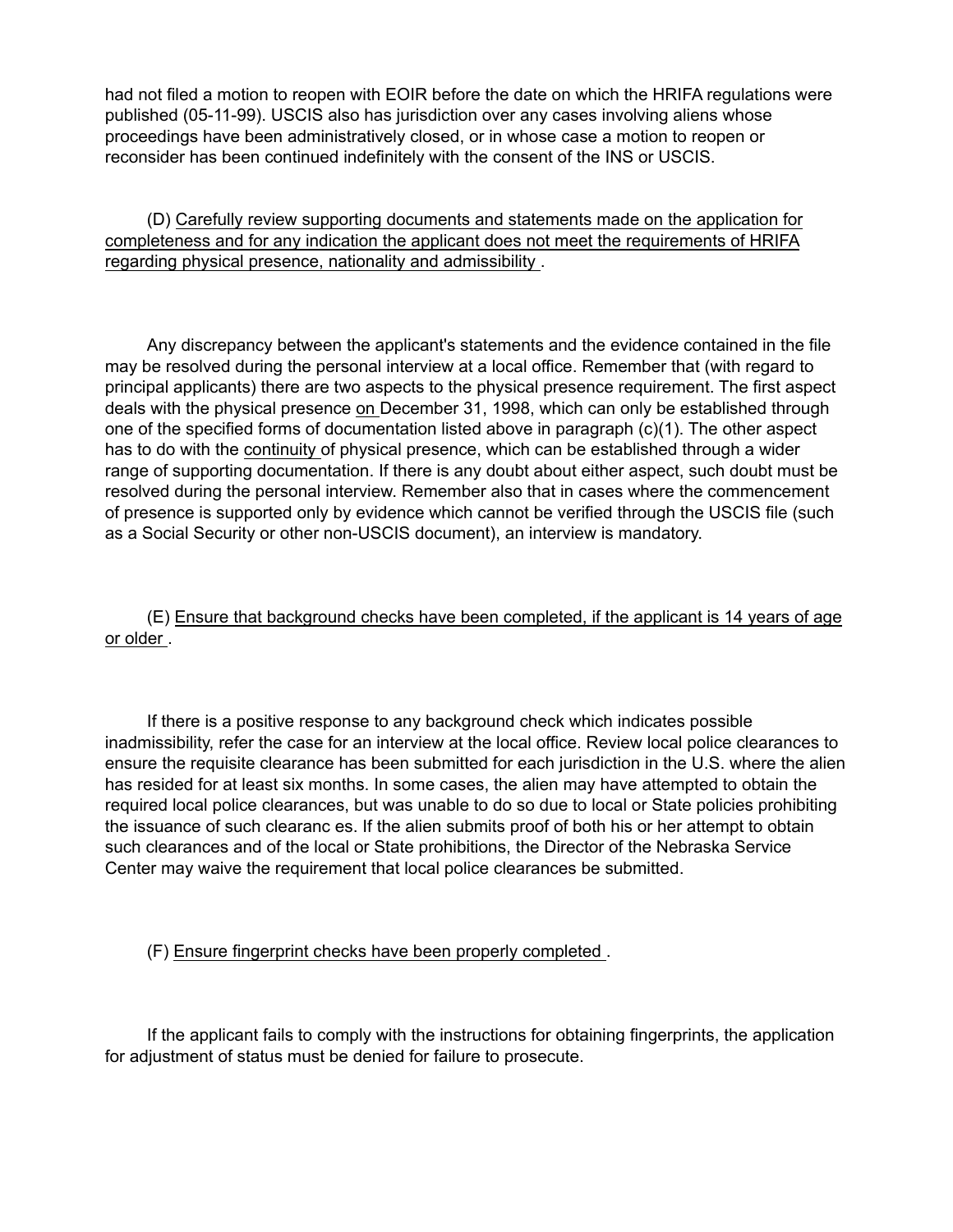(G) Review Form I-693 medical examination .

The examination form must be signed by a designated physician. If there is any medical condition which would result in a finding of inadmissibility, determine if a waiver is available.

(H) Determine if there is any regulatory or statutory bar which prohibits favorable consideration of the application or if a waiver is required .

It is important to note that HRIFA adjustment cases are not subject to the limitations and requirements of section 245 of the Immigration and Nationality Act, such as the bars to adjustment of status for illegal entry or unlawful employment.

(I) Check for A or G status .

Although unlikely, if a HRIFA applicant indicates he or she previously or currently held A or G non-immigrant status, Form I-566 is required. If the State Department's response to the I-566 indicates that the applicant has diplomatic immunity, Form I-508 will also be required.

## (J) Determine if the continuous physical presence requirement has been met .

HRIFA permits an alien (who is applying as a principal applicant or as an unmarried son or daughter of a principal applicant) to have been outside the United States for a maximum of 180 days in the aggregate since December 31, 1995. Any day on which the alien was present for at least part of the day should not be counted towards the 180 day cumulative total. If an absence commenced prior to December 31, 1995, count only the time beginning on that date.

(2) Special Processing Actions Relating to NSC Adjudication . [Chapter 23.13(d)(2) updated 12-04-2006]

While a large percentage of applications will be able to be adjudicated at the Nebraska Service Center without referral to a local office for an interview, many others will require such referral and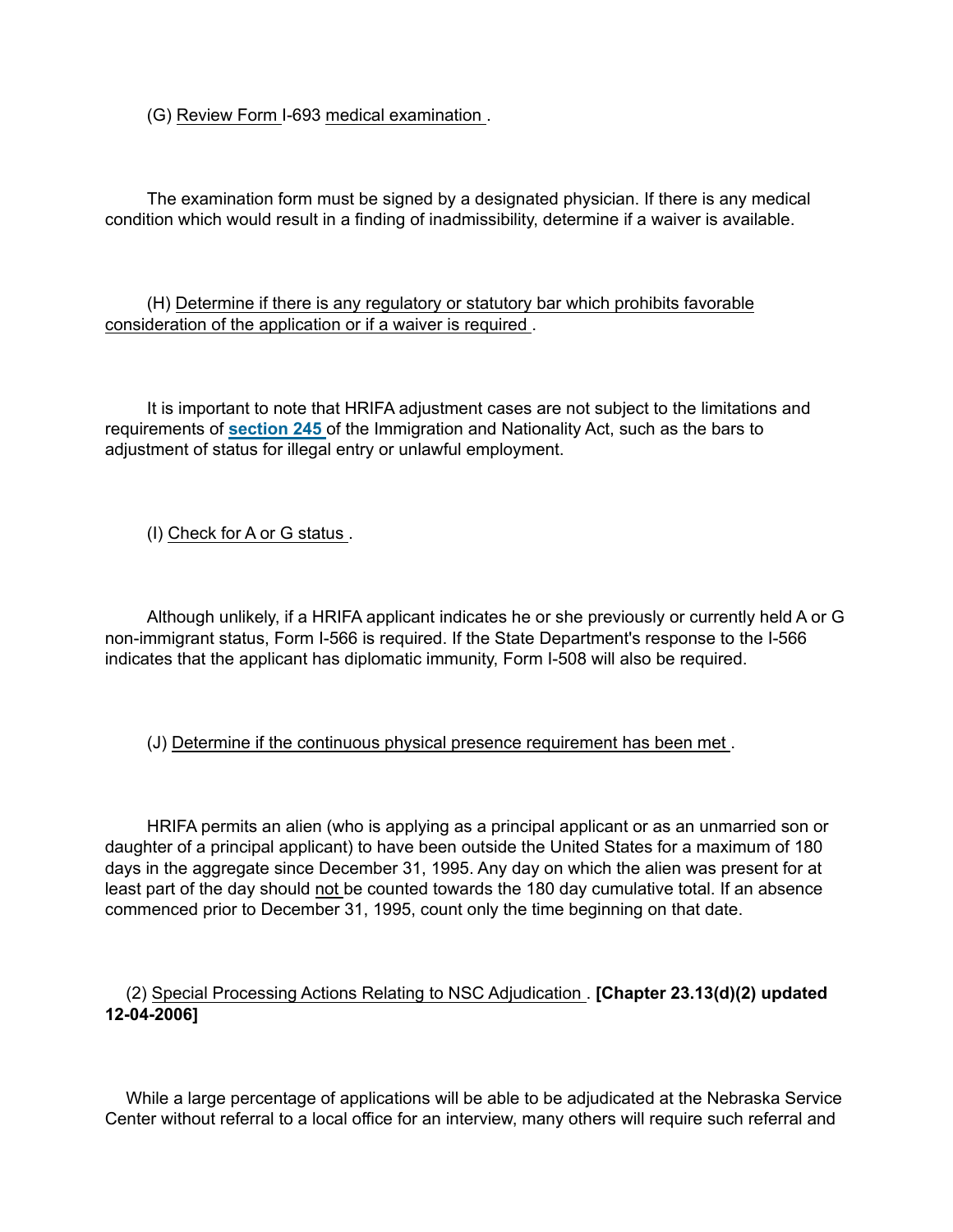interview. The following types of cases must be referred to a local office for interview and adjudication:

(A) Any case involving an inadmissible alien (other than those inadmissible under grounds which HRIFA specifically exempts), unless , in the case of an applicant who is seeking to adjust status as the dependent child of a HRIFA principal, the Nebraska Service Center Director requests that a Form I-601 be filed with the Service Center and the Service Center Director determines that the applicant is clearly eligible for approval of the waiver of the applicable ground of inadmissibility.

(B) Any case involving a waiver of inadmissibility unless , in the case of an applicant who is seeking to adjust status as the dependent child of a HRIFA principal, the Service Center Director determines that the applicant is clearly eligible for approval of the Form I-601 waiver.

(C) Any case involving a medical condition which would result in a finding of inadmissibility unless , in the case of an applicant who is seeking to adjust as the dependent child of a HRIFA principal, the Service Center Director requests that a Form I-601 be filed with the Service Center, and the Service Center Director determines that the applicant is clearly eligible for approval of the waiver of the applicable ground of inadmissibility.

(D) Any case where fraud indicators are present.

## (3) Special Processing Actions Relating to Local Office Interview and Adjudication . [Chapter 23.13(d)(3) updated 12-04-2006]

When adjudicating an application for adjustment of status filed by an alien who requires a waiver of inadmissibility, remember that while HRIFA does not give USCIS discretionary authority to deny the application for adjustment of status itself, USCIS does retain its discretionary authority when adjudicating any application for a waiver of inadmissibility.

If the alien is statutorily ineligible for adjustment of status without consideration of a waiver, and his or her application for a waiver is denied as a matter of discretion, the adjustment application must also be denied. During the course of adjudicating such waiver, the adjudicator should elicit all information, both favorable and unfavorable, which has a bearing on the exercise of administrative discretion regarding the waiver.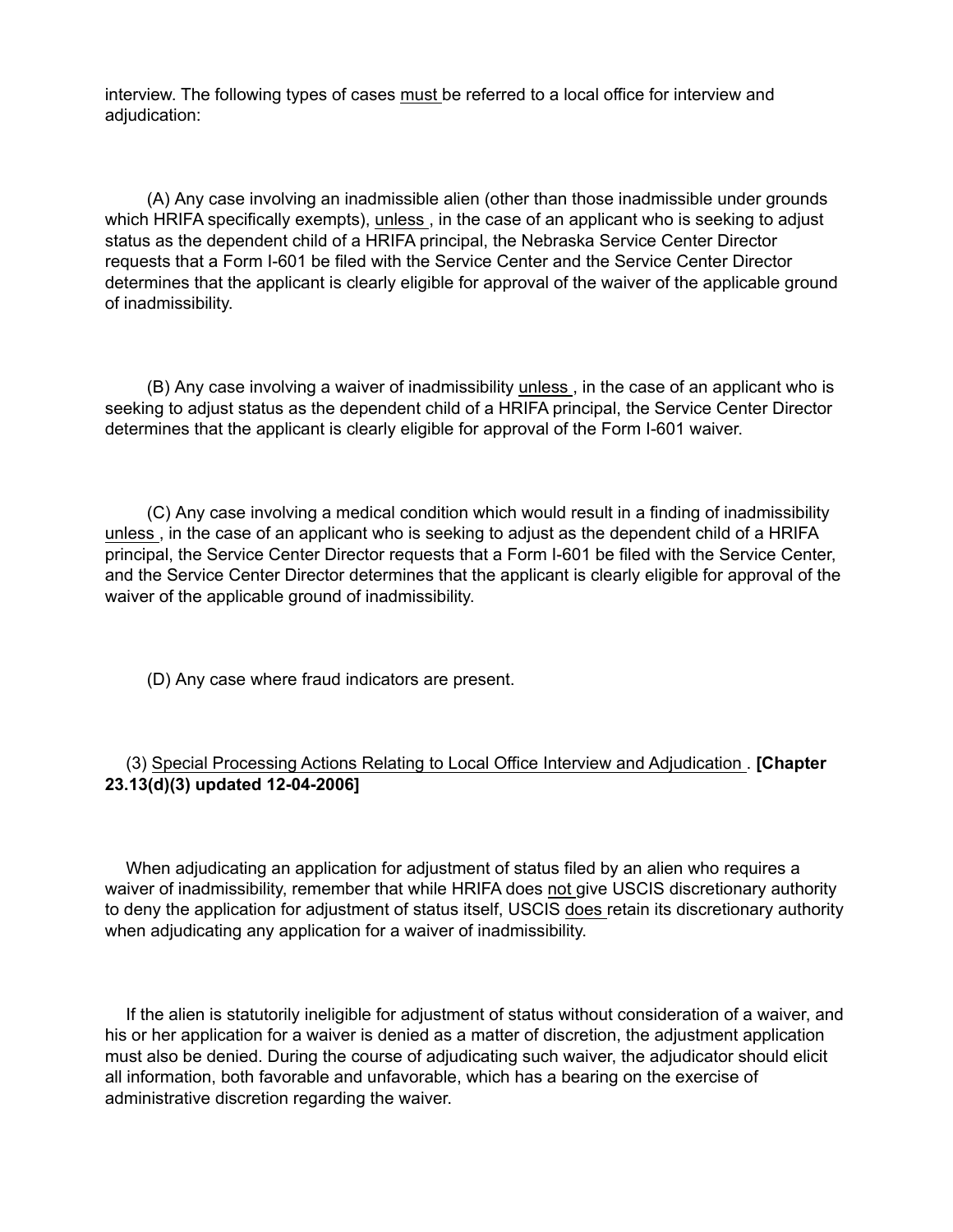If the applicant fails to appear for a required interview (and USCIS received no request for rescheduling) or the applicant fails to respond to a request for information regarding such waiver, the application for adjustment of status must be denied for failure to prosecute.

### (4) Adjudicator's Notes .

#### (A) Determining Case Status and Jurisdiction .

Because aliens affected by **Pub. L. 105-277** were in a variety of lawful and unlawful immigration statuses at the time of passage, you may encounter applications which fall within the jurisdiction of the Immigration Court or the Board of Immigration Appeals. Some applicants will not be in any sort of removal proceedings, others may be in proceedings, still others may have received a final order of removal which has not been executed. Before adjudication, determine the current status and jurisdiction. Jurisdiction rests with the Immigration Court (o r BIA) in any case where an OSC or NTA has been served on the Court and no final order (or order administratively closing the case) has been issued, or if a motion to reopen filed on or before May 11, 1999, is pending with the Court or BIA. If a final order has been issued, the proceedings have been administratively closed, or if action on any pending motion to reopen or reconsider (filed prior to May 11, 1999) has been continued indefinitely with the consent of USCIS or INS, jurisdiction rests with USCIS. Furthermore, if any pending motion to reopen was filed was filed on or after May 11, 1999, jurisdiction also rests with USCIS, since the implementing regulations provide that the Immigration Court only regains jurisdiction for HRIFA adjustment purposes if a motion to reopen proceedings is filed prior to the publication date of the regulation. Transfer out any application where the jurisdiction does not lie with USCIS and notify the applicant of the action. Some applicants may have an asylum application pending at an asylum office or have some other action pending. Once you determine the disposition of the HRIFA application, actions may be required to conclude other adjudicative procedures. In the event the HRIFA application is denied, follow-up actio n may be required to reinitiate other pending matters.

## (B) Determining Eligibility: Nationality and Relationship .

Every HRIFA applicant and dependent must be a national of Haiti. Dependents of other nationalities do not qualify. Ordinarily, nationality is established by a birth certificate. Other documentation, such as a passport, is secondary evidence and may be accepted if primary evidence is unavailable. Evidence of dependent relationships must be established by birth or marriage certificates, divorce or adoption decrees, etc. (See AFM Appendix 23-3 regarding Haitian nationality law).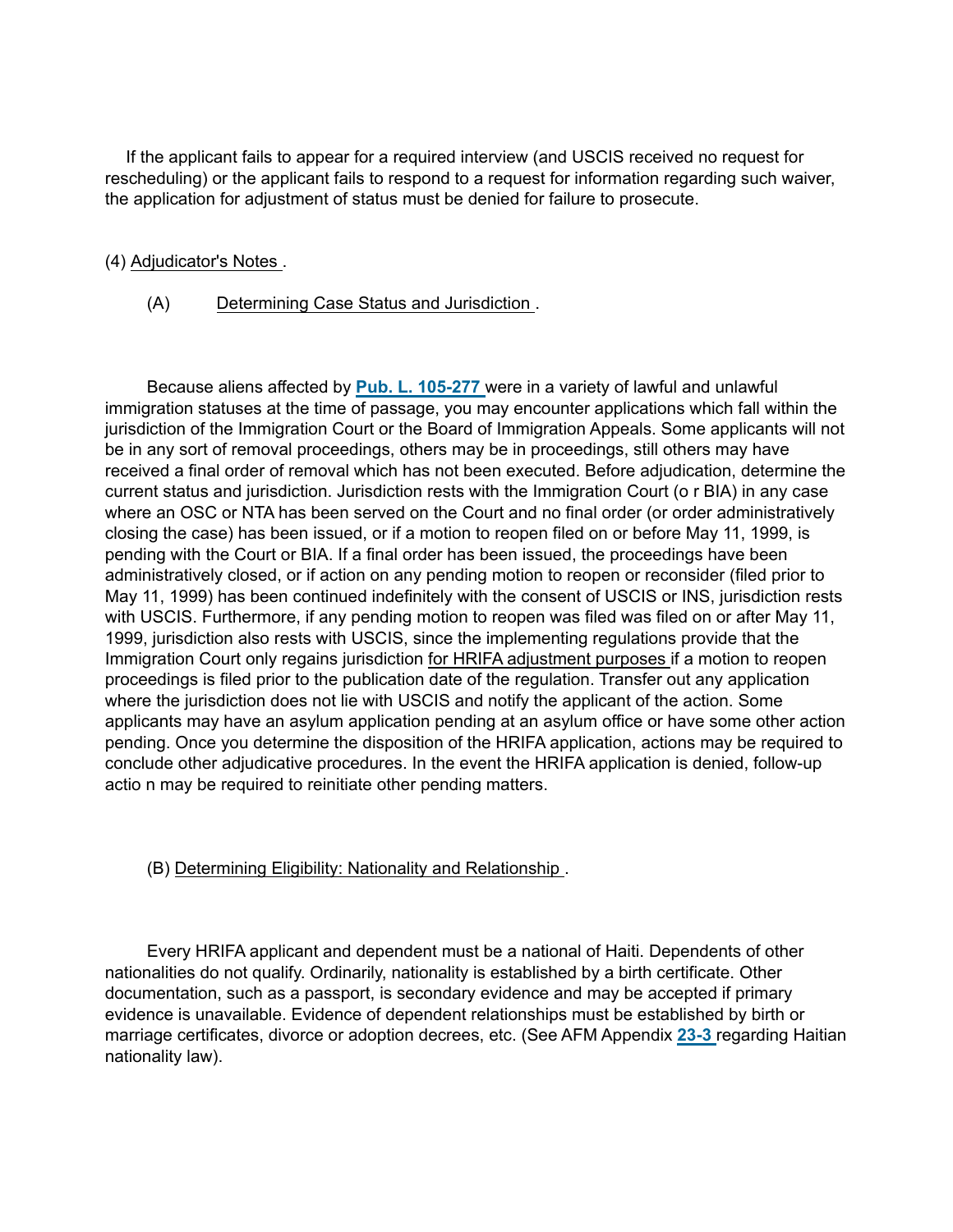#### (C) Determining Eligibility: Classification as a Principal Applicant under HRIFA .

In order to be granted adjustment of status under HRIFA, the alien applying as a principal applicant must establish that he or she falls within one of the categories described in section 902(b)(1) of HRIFA:

· For those adjustment applicants who claim to have applied for asylum before either INS or EOIR prior to December 31, 1995, the INS or EOIR records are definitive. Because locating the INS or EOIR record may, in some cases, prove difficult, it is important that the applicant provide whatever information or document he or she can (such as a copy of the Form I-589 previously filed), especially in cases where the alien may have used a slightly different name.

· Likewise, for those adjustment applicants who claim to have been paroled into the United States prior to December 31, 1995, the INS record contained in the alien's file or in NIIS is definitive. As with cases based on asylum applications filed before December 31, 1995, any person claiming to have been paroled prior to December 31, 1995, should submit whatever documentation he or she has to that effect (such as a copy of the Form I-94) to assist in locating the proper record. It is important to remember th e distinction between being paroled into the United States under **section 212(d)(5)** of the Act, and being released from custody on a conditional parole under section 236(a)(2)(B) of the Act. As used in HRIFA section 902(b))(1)(B) , the term "parole" refers only to those aliens were paroled under **section 212(d)(5)**.

· For applicants seeking classification under one of the three categories for children, INS and EOIR records are unlikely to be definitive. In some cases, the INS record may show that the child was paroled into the United States as an unaccompanied minor and placed into appropriate foster care. In other cases, there may be no INS record of the child at all, let alone any record of his or her arrival as an unaccompanied minor or his or her being orphaned or abandoned. With regard to children, the statute do es not require any prior interaction between the child and INS. If the alien who is otherwise eligible under HRIFA can prove that he or she arrived in the United States (regardless of whether he or she was admitted, paroled, or entered without inspection) prior to December 31, 1995, that he or she was a child at the time of arrival and on December 31, 1995, and that he or she falls within one of the three subcategories for children set forth in **section 902(b)(1)(C)(i)** through (iii) of HRIFA, he or she may be granted adjustment. As in all such immigration proceedings, the burden of proof is on the applicant, but such burden can be met through the submission of satisfactory records from the appropriate Federal, State, or local court or child welfare agency. The records must have been created at the time the alleged event occurred and must be from a court or agency having jurisdiction over such matters where and when the alleged event occurred. With regard to orphaned and abandoned c hildren, remember that the event must have occurred while the applicant was still a child (i.e., under 21 years of age and unmarried). Also remember that in the case of an abandoned child, the abandonment must have occurred prior to April 1, 1998, and that the child must have remained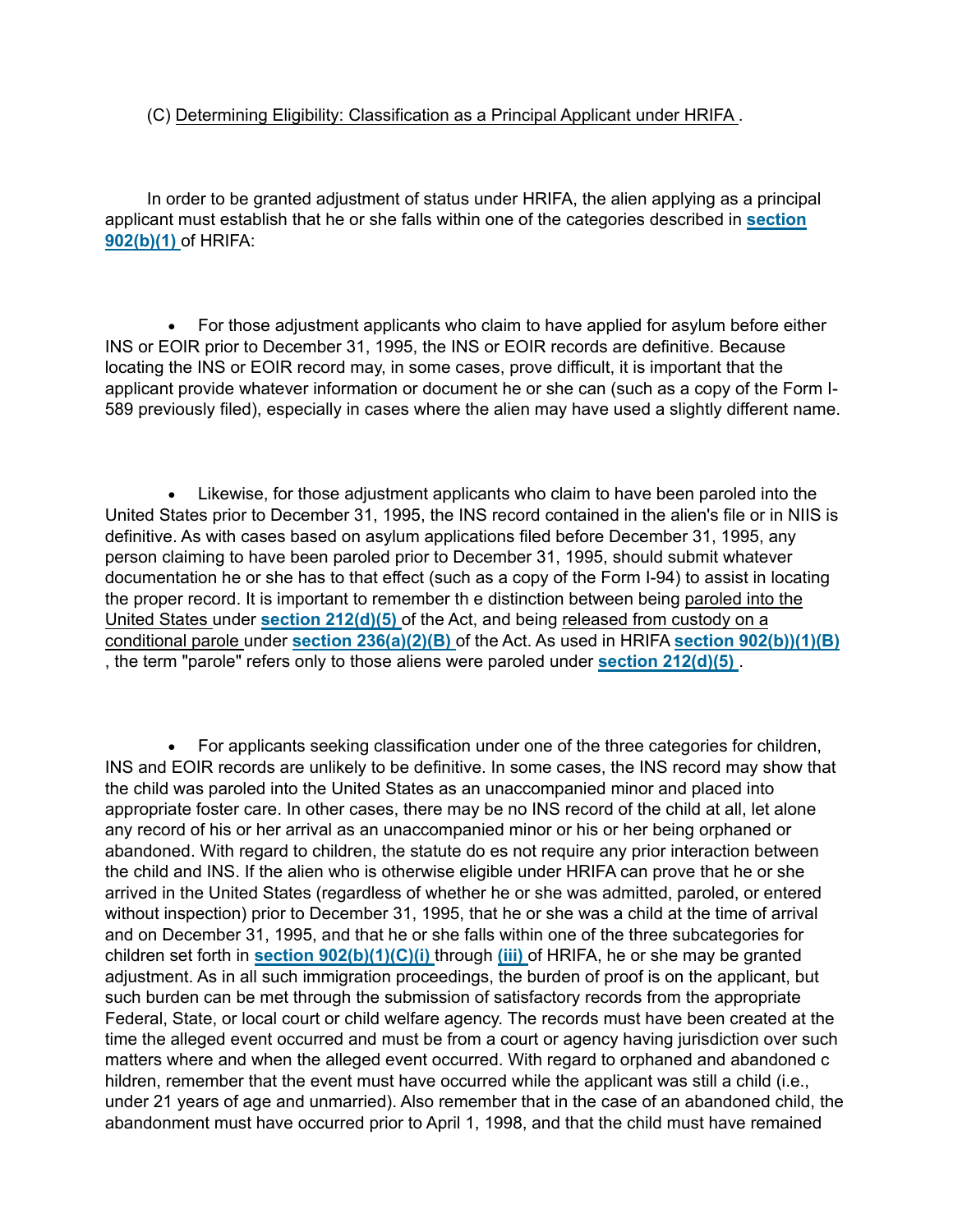abandoned thereafter. However, an otherwise-eligible applicant could have either attained the age of 21 or married on or after January 1, 1996, or the date of orphanage or abandonment, whichever comes latest, and still qual ify for adjustment as a child under HRIFA.

# (D) Determining Eligibility: Entry and Continuous Physical Presence .

Each HRIFA principal alien must demonstrate presence in the United States on December 31, 1995, continuing until the date on which adjustment of status is approved. Each unmarried son or daughter HRIFA applicant must demonstrate presence in the United States commencing not later than December 31, 1995, and continuing until the date on which adjustment of status is approved. Absences, with or without prior approval, totaling 180 days or less have no effect on eligibility. Furthermore, under certain circumstances, time outside the United States may be tolled and not count toward the 180-day maximum. Accordingly, the implementing regulations provide that:

· Travel pursuant to an advance parole authorization granted by INS or USCIS regardless of whether such travel exceeds 180 days, has no effect on eligibility.

· For an applicant who after December 31, 1998, departed from the United States without an advance parole, time spent outside the United States counts toward the 180-day cumulative time period.

· For an applicant who departed the United States between October 21, 1998, and December 31, 1998, time spent outside the United States on or after October 22, 1998, and prior to July 12,1999, does not count toward the 180-day cumulative time period. This provision was included in the regulations in order to allow otherwise-eligible individuals who were required to depart prior to the date of the field guidance on advance parole an opportunity to seek parole authorization from the Director of the NSC.

· Time spent outside the United States after the alien has submitted a request for parole into the United States for the purpose of filing an adjustment application under HRIFA and before the alien is actually paroled for such purpose, does not count toward the 180 day cumulative total.

Physical presence for HRIFA purposes may be established in any of several specific ways identified in paragraph (c)(1). HRIFA applicants must produce documentation which is verifiable, through INS records, the records of other government agencies including public schools, or (if the applicant is applying as a child) the records of a private or religious school he or she attended. Affidavits and other secondary evidence may be accepted in unusual circumstances, if primary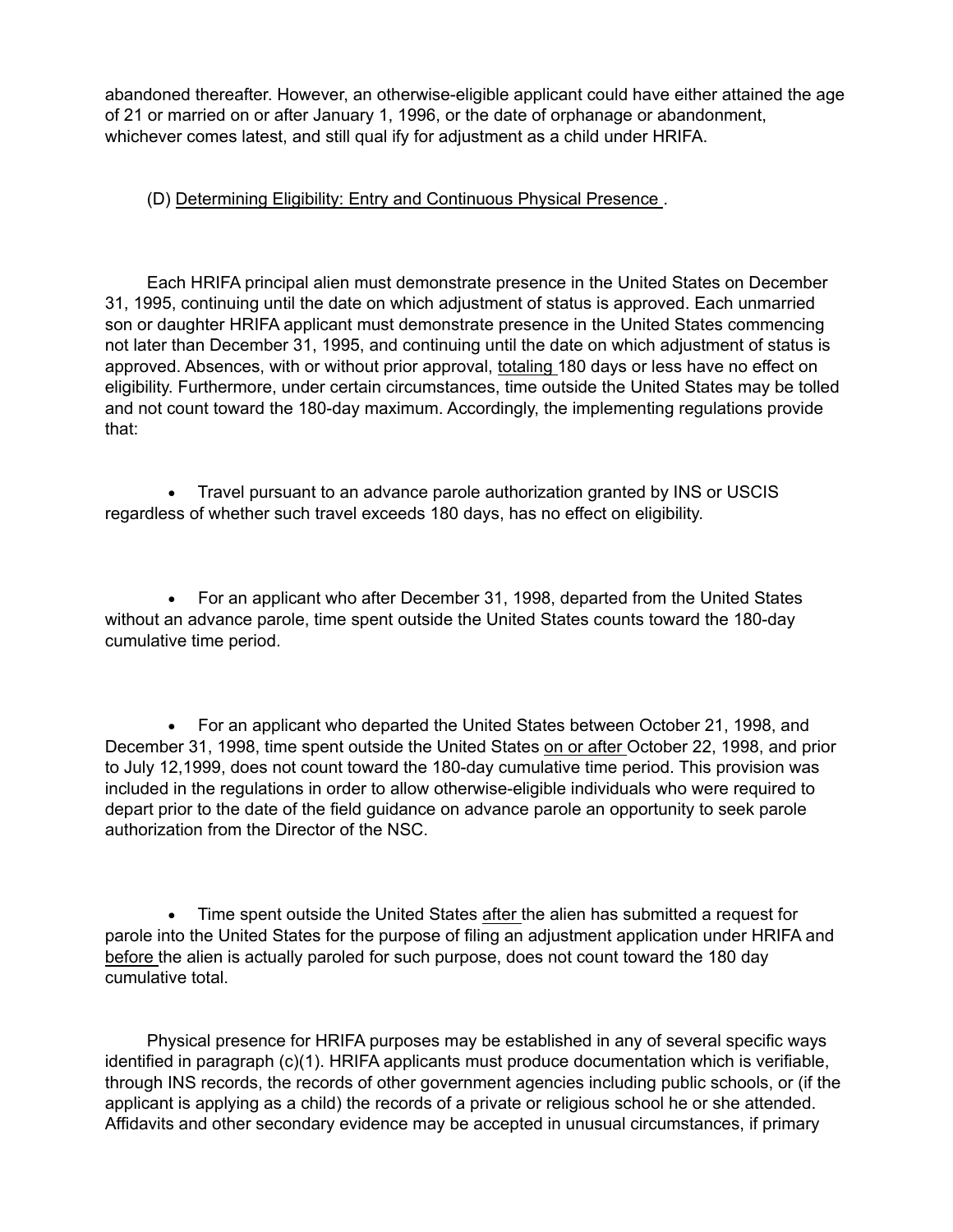evidence is unavailable, only if such secondary evidence documents one or more of the specific actions enumerated in paragraph (c)(1) and which is conclusively verified by records. For example, an affidavit may be accepted which attests to the fact that an applicant was previously granted an employment authorization provided that records corroborate the issuance of that document. Documentation of continuous presence may be accepted from a wider range of sources than documentation of physical presence on 12/31/95. An interview is required in any case involving an applicant who has no prior record .

If file review indicates possible unexplained absence from the U.S. (e.g., a subsequent apprehension along the border, an application which was formally abandoned or other similar situation) the case should be referred to the appropriate local office for questioning and resolution.

### Note

Departure from the United States after the filing of the application for adjustment constitutes an abandonment of the application for adjustment of status, unless the applicant applied for an advance parole prior to his or her departure, and INS or USCIS granted such advance parole request. Furthermore, the time spent outside the United States during an unauthorized absence counts toward the 180 day maximum allowed under the statute; this is likely to be significant if the alien either returns to the United States and files a new application for adjustment or files an I-131 seeking parole into the U.S. for the purpose of filing a new I-485 .

# (E) Determining Eligibility: Inadmissibility . [Chapter 23.13(d)(4)(E) updated 12-04-2006]

The grounds of inadmissibility specified in the screening notes are inapplicable. See Chapter 23.13(d)(2)(D) above. Other grounds may be waived, on a case-by-case basis, provided eligibility exists pursuant to other provisions of the Act.

Waiver applications, with fee, may be filed and processed concurrently with a HRIFA adjustment application. All waiver cases must be referred for a personal interview to the local office having jurisdiction over the applicant's residence unless, in the case of an applicant who is seeking to adjust status as the dependent child of a HRIFA principal, the Service Center Director determines that applicant is clearly eligible for approval of an I-601 waiver of the applicable provision .

(F) Dependent Eligibility .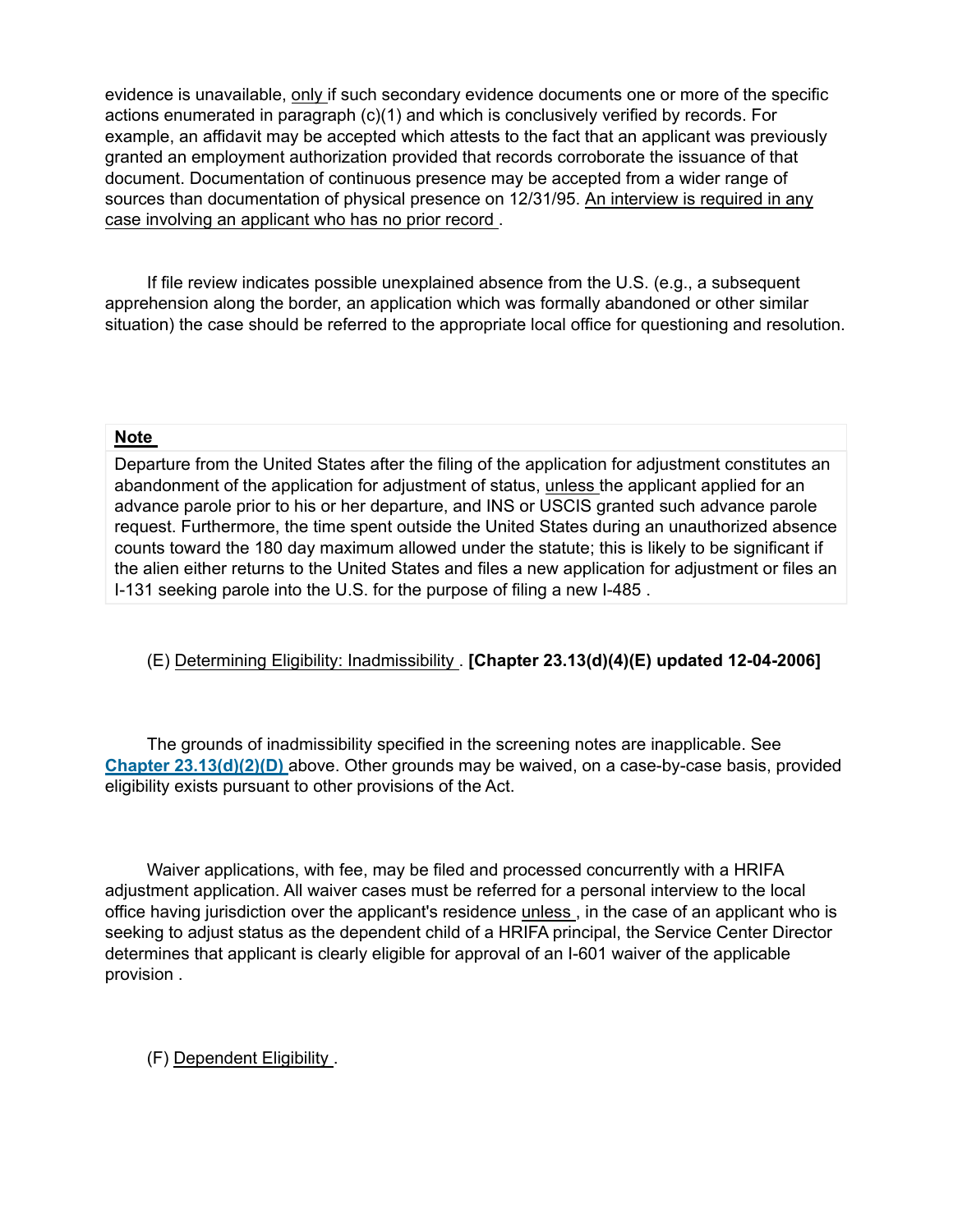No dependent's application for adjustment may be approved until the adjustment application of the principal applicant has been approved. Dependents already present in the United States should be encouraged to submit their applications simultaneously with the principal applicant.

### Note

If the dependent relationship is created after the principal's status is adjusted (e.g., through a marriage, birth or adoption which occurred subsequent to the adjustment), HRIFA dependent status is not permitted. In such situations, the principal would be required to submit an I-130 petition for his or her dependent, if the dependent is not able to qualify as a principal HRIFA applicant in his or her own right. Also note that unlike HRIFA principals, HRIFA dependents do not have a filing deadline.

(e) Case Closing Actions .

(1) Approval .

Endorse the approval block on the I-485 . If the case is being approved at the local office following an interview, endorse the "applicant interviewed" block on the application. Sign Form I-181 and endorse it with the correct adjustment code, office information and date of action. Because of the extensive Congressional reporting requirements contained in the HRIFA statute, if was necessary for INS to create a multiplicity of class codes in order to be able to capture the requisite information. It is extremely important that class of admission codes be applied properly and in accordance with this table:

| <b>COA</b>       | <b>DESCRIPTION</b>                                                                                                          |
|------------------|-----------------------------------------------------------------------------------------------------------------------------|
| HA <sub>6</sub>  | Principal HRIFA adjustee under section 902(b)(1)(A) as an alien who applied<br>for asylum prior to December 31, 1995        |
| HA7              | HRIFA spouse of a principal granted under section 902(b)(1)(A)                                                              |
| HA <sub>8</sub>  | HRIFA child of a principal granted under section 902(b)(1)(A)                                                               |
| HA <sub>9</sub>  | HRIFA unmarried son/daughter of a principal granted under section 902(b)<br>(1)(A)                                          |
| H <sub>B6</sub>  | Principal HRIFA adjustee under section 902(b)(1)(B) as an alien who was<br>paroled into the U.S. prior to December 31, 1995 |
| H <sub>B</sub> 7 | HRIFA spouse of a principal granted under section 902(b)(1)(B)                                                              |
| H <sub>B</sub> 8 | HRIFA child of a principal granted under section 902(b)(1)(B)                                                               |
| H <sub>B9</sub>  |                                                                                                                             |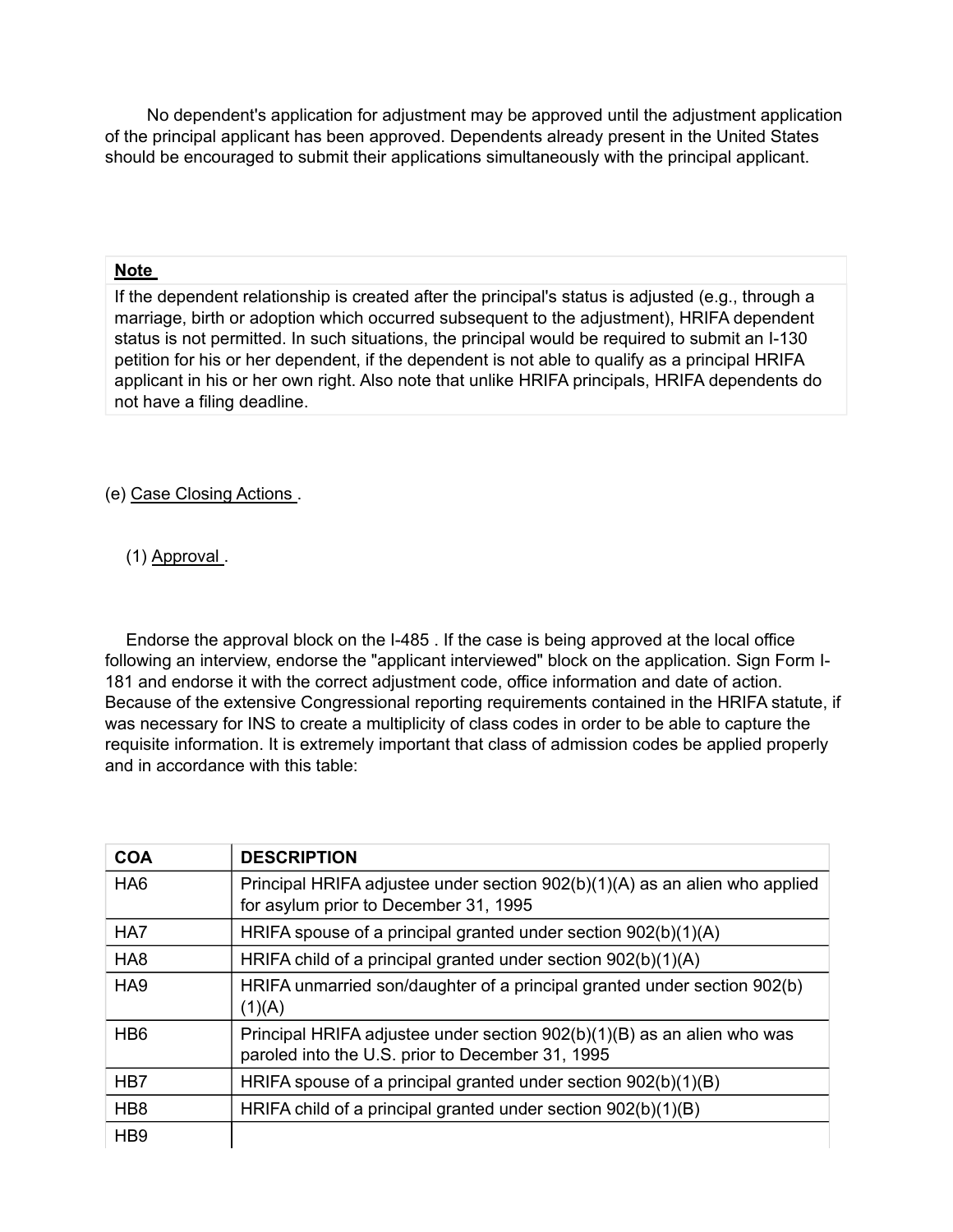|                             | HRIFA unmarried son/daughter of a principal granted under section 902(b)<br>(1)(B)                                                        |
|-----------------------------|-------------------------------------------------------------------------------------------------------------------------------------------|
| HC <sub>6</sub>             | Principal HRIFA adjustee under section 902(b)(1)(C)(i) as a child who<br>arrived without parents in the U.S.                              |
| HC7                         | HRIFA spouse of a principal granted under section 902(b)(1)(C)(i)                                                                         |
| HC <sub>8</sub>             | HRIFA child of a principal granted under section 902(b)(1)(C)(i)                                                                          |
| HC <sub>9</sub>             | HRIFA unmarried son/daughter of a principal granted under section 902(b)<br>(1)(C)(i)                                                     |
| HD <sub>6</sub>             | Principal HRIFA adjustee under section 902(b)(1)(C)(ii) as a child who was<br>orphaned subsequent to arrival in the U.S.                  |
| HD7                         | HRIFA spouse of a principal granted under section $902(b)(1)(C)(ii)$                                                                      |
| HD <sub>8</sub>             | HRIFA child of a principal granted under section $902(b)(1)(C)(ii)$                                                                       |
| H <sub>D</sub> <sub>9</sub> | HRIFA unmarried son/daughter of a principal granted under section 902(b)<br>(1)(C)(ii)                                                    |
| HE <sub>6</sub>             | Principal HRIFA adjustee under section 902(b)(1)(C)(iii) as a child who was<br>abandoned subsequent to arrival and prior to April 1, 1998 |
| HE7                         | HRIFA spouse of a principal granted under section $902(b)(1)(C)(iii)$                                                                     |
| HE <sub>8</sub>             | HRIFA child of a principal granted under section $902(b)(1)(C)(iii)$                                                                      |
| HE <sub>9</sub>             | HRIFA unmarried son/daughter of a principal granted under section<br>902(b)(1)(C)(iii)                                                    |

## Note

In some cases, the applicant may have applied under one category, but the adjudicating officer may find that he or she is more appropriately classified under another. In such cases, the adjudicating officer should approve the application under the more appropriate classification. For example, a child who was paroled into the United States, may have applied for adjustment of status claiming to be an orphan (classification HD-6), but be unable to provide evidence of the death of his or her parents. If the records clearly show that the parole took place before December 31, 1995, and the alien is otherwise eligible for adjustment under HRIFA, approve the application under classification HB-6. Furthermore, in some cases, the code that the adjudicating officer determines is appropriate will differ from the one that was indicated at the time of initial data entry by the employee of the contractor. It is the responsibility of the adjudicating officer to ensure that the correct code is assigned at the time of cas e approval.

(A) Upon approval at the NSC:

· Update CLAIMS, thereby ordering the approval notices and production of the alien registration card (Form I-551), and entering new data into the Central Index System;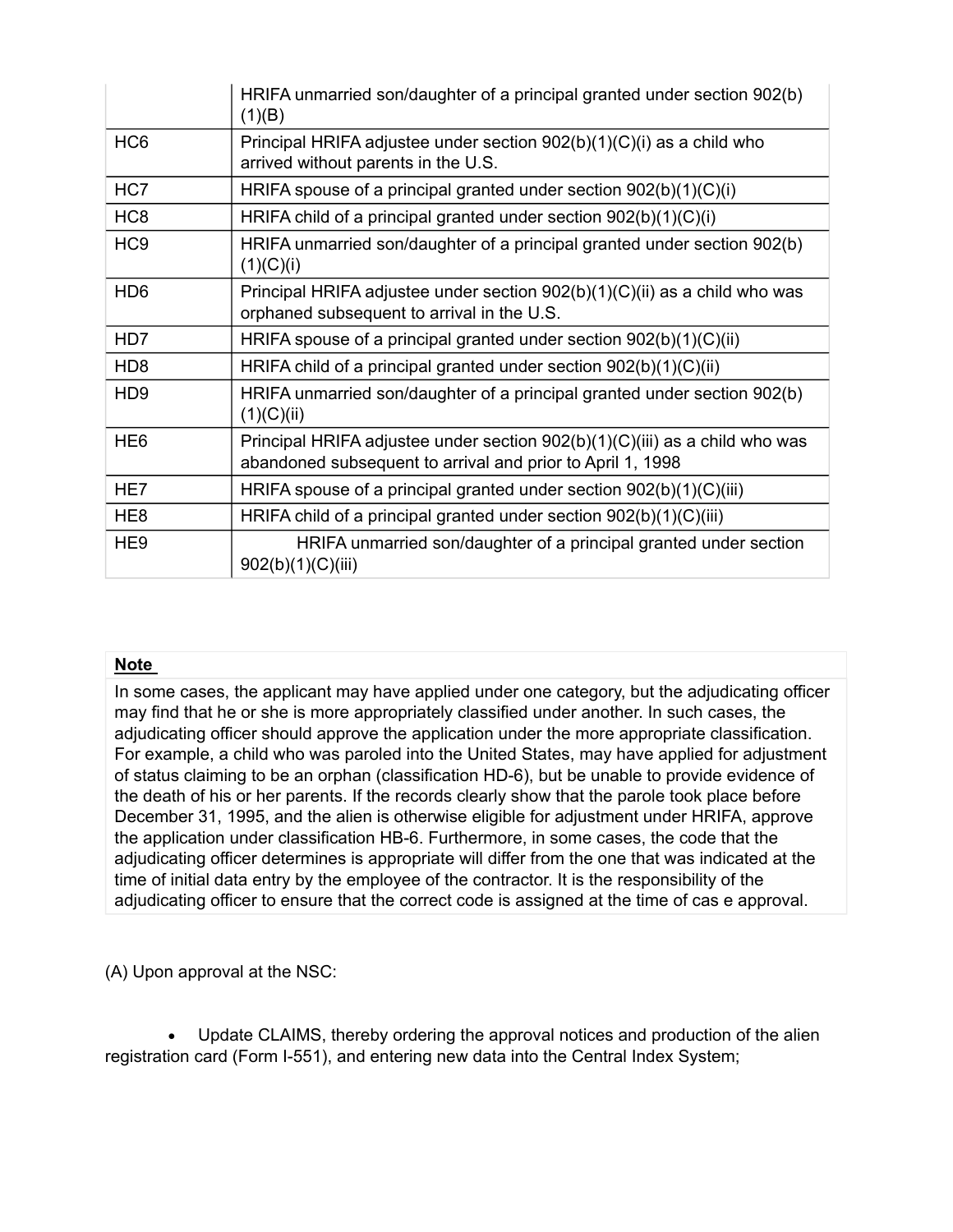· If the file contains an unadjudicated asylum application, offer the alien the opportunity to withdraw that application by sending him or her a letter of withdrawal which can be signed and brought to the local office when he or she appears for ADIT processing (the local office person handling the I-551 processing should place the resulting withdrawal letter in the file and notify the appropriate asylum office so that the RAPS record may be updated); and

· If there is no other action pending, route the file to the file room for storage. If other action is pending, ensure that appropriate steps are taken.

(B) Upon approval at a local office:

· Advise the applicant of the decision (in person if the application is approved during the interview, by mail if it is approved afterwards);

· Process the applicant for an I-551;

· Endorse the passport with the "Processed for I-551 stamp" or issue a temporary I-551;

· If the file contains an unadjudicated asylum application, offer the alien the opportunity to withdraw that application. Place the resulting withdrawal letter in the file and notify the appropriate asylum office so that the RAPS record may be updated; and

· If there is no other action pending (such as an application or petition to be adjudicated, Deportation Docket Control to be cleared, or lookout to be updated), route the file to the NSC for USCIS and CLAIMS updates and I-551 production. If such other action is required, ensure that such action is taken and then route the file to the NSC.

 $(2)$  Denial.

If a HRIFA adjustment application is denied, prepare a denial notice setting forth the specific basis for the adverse action. The denial notice may be served by personal service in accordance with 8 CFR 103.5a(a)(2) . As with section 245 adjustment cases, HRIFA decisions are not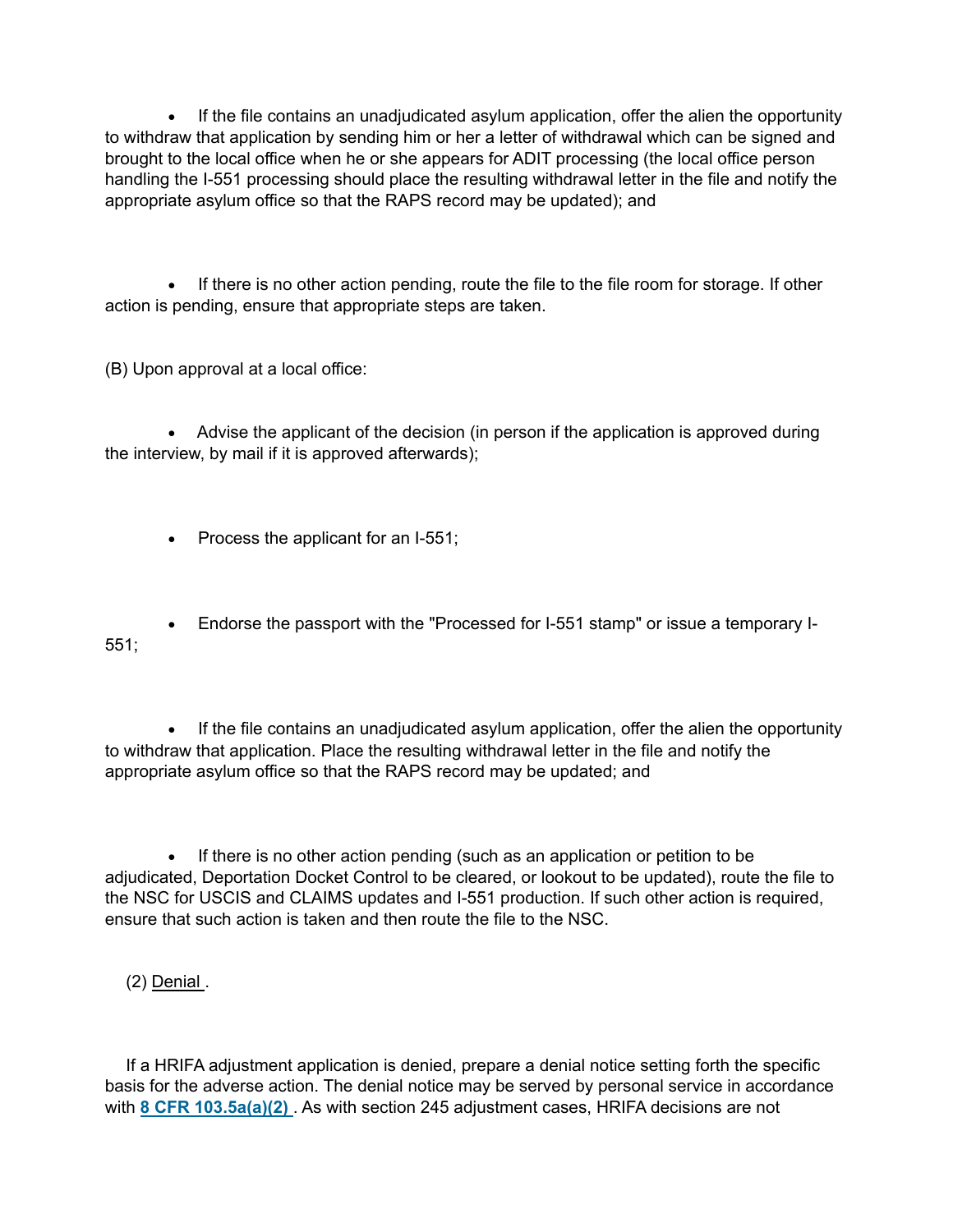appealable. The Immigration Court has jurisdiction to reconsider HRIFA eligibility during the course of a removal hearing. If the alien is:

· Already subject to a final order of removal, certify the case for review by the immigration judge, as described in paragraph (4), below.

Not already in removal proceedings, but the application is denied and the alien is not maintaining status, institute removal proceedings.

In removal proceedings which were administratively closed, or if a motion to reopen or reconsider was continued indefinitely with INS or USCIS consent, notify district counsel so that the removal proceedings may be recalendared or action on the motion may be reinstated.

· Notify the NSC of the decision so that the CLAIMS record may be updated.

(3) Supervisory Review .

HRIFA decisions are subject to the same review and quality assurance procedures as other adjustment of status cases. Follow local procedures for such review.

(4) Appeals and Certifications .

If a HRIFA adjustment cases is filed with, and denied by, INS or USCIS after the alien has been ordered removed by an immigration judge in proceedings in Immigration Court, certify the adverse decision for review to the Immigration Court which ordered the removal, in accordance with 8 CFR  $245.15(r)(3)$ . It is not necessary to certify denied cases where the alien has not been ordered removed, since the immigration judge has authority to reconsider HRIFA eligibility, along with other forms of relief, during the course of the removal proceedings. In the unlikely event that a HRIFA application is denied and the alien is maintaining valid non-immigrant status, certify the decision to the Administrative Appeals Office in accordance with  $8$  CFR 103.4(a)(4).

(5) Feedback to NSC .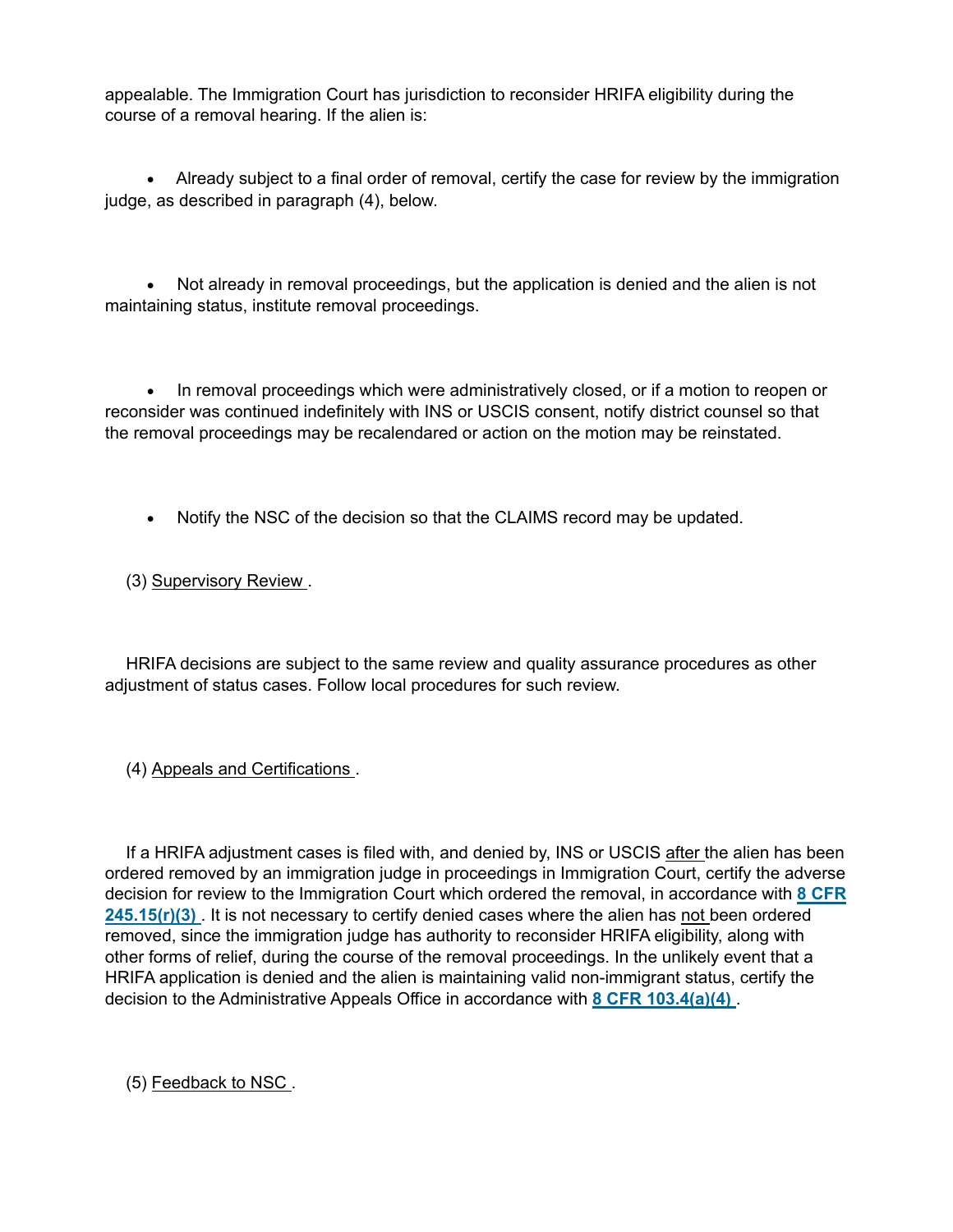For any applications adjudicated at the local office, and especially those which are denied, the adjudicator should review the case to determine whether there is any information which should be relayed to the NSC to assist that office in determining which cases should be interviewed. Such information should be directed to "NSC HRIFA I-485 POC" as a memo attached to the file or by e-Mail.

(f) Ancillary Applications . (Chapter 23.13(f); Revised 06/06/2005)

(1) Waivers. [Chapter 23.13(f)(1) updated 12-04-2006] Various immigrant waivers are available to HRIFA applicants on a case-by-case basis. Waivers may be filed concurrently with the application for adjustment or may be filed later, if an inadmissibility ground is identified subsequent to initial filing. Adjudication of a waiver should be completed in the local office at the time of interview, unless in the case of an applicant who is seeking to adjust as the dependent child of a HRIFA principal, the Service Center Director determines that applicant is clearl y eligible for approval of the waiver and approves the Form I-601 .

(2) Advance Parole: Alien Present in U.S. at Time of Request. The Nebraska Service Center Director is delegated authority to authorize advance parole of aliens whose properly filed applications for adjustment under HRIFA are pending at the Nebraska Service Center, except those cases in which a final order has been issued. In any case where the alien is determined to be in removal proceedings, do not adjudicate the parole request, transfer the HRIFA application to the appropriate Immigration Court and the parole request to the local office. If the alien is not in proceedings, adjudicate the parole request, granting parole for the amount of time required for any legitimate business or personal reason. If the alien is the subject of a final order, the local office should contact the Parole and Humanitarian Assistance Branch, Office of International Affairs, Immigration and Customs Enforcement Office in Headquarters regarding any parole request.

Parole and Humanitarian Assistance Branch has the authority to provide an advance parole to a HRIFA applicant who is in court proceedings as well as one who has received a final order for court proceedings.

\ afm \ Adjudicator's Field Manual - Redacted Public Version \ Chapter 23 Adjustment of Status to Lawful Permanent Resident. \ 23.13 Adjustment of Status under the Haitian Refugee